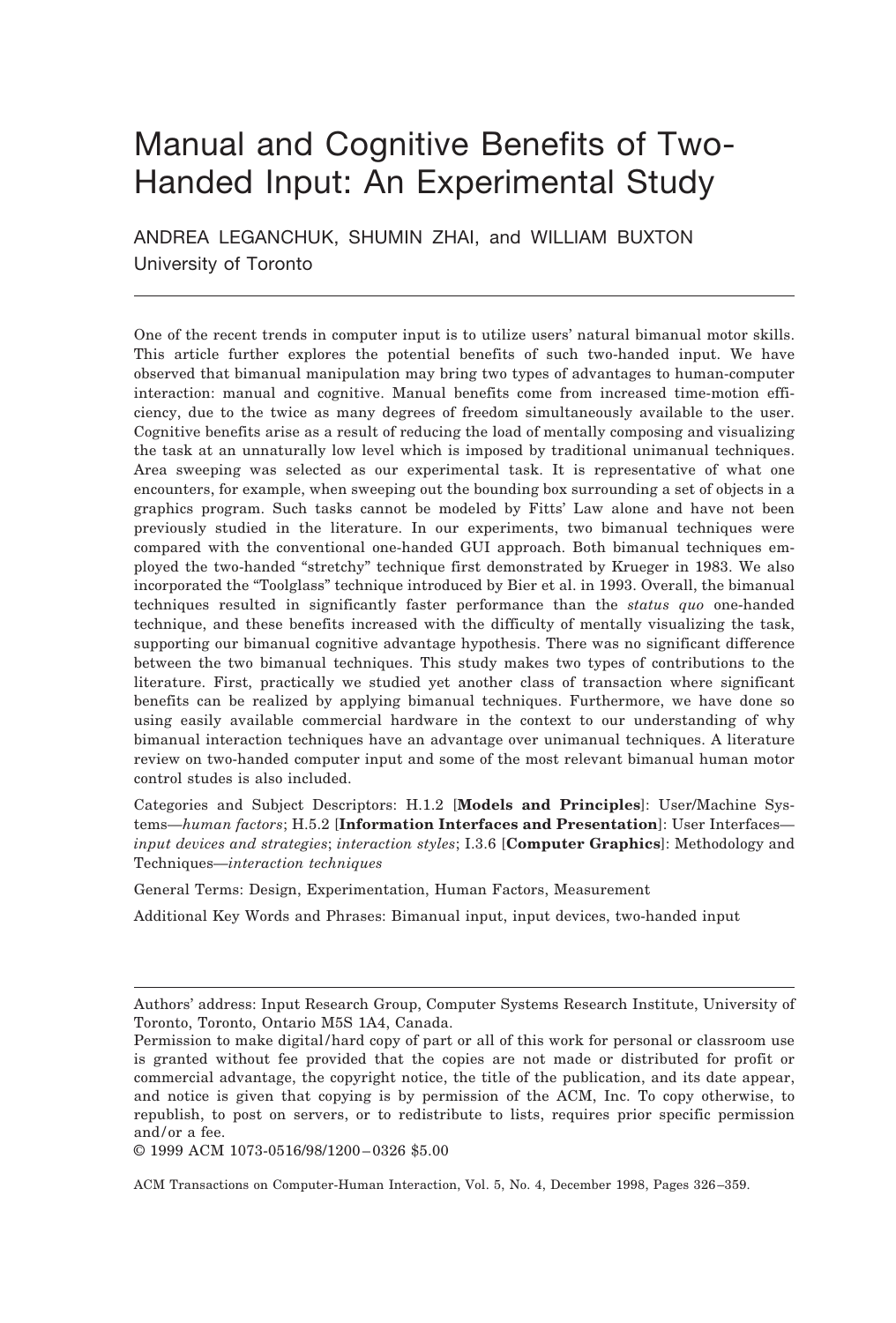### 1. INTRODUCTION

Contemporary GUIs have come to be known as *direct-manipulation* systems [Shneiderman 1983]. Correspondingly, the research described in this article is based on the premise that one way to improve such systems is by extending the richness of what can be *manipulated* and the *directness* with which it can be done.

One approach to doing so is to develop interaction techniques that take advantage of the user's potential to continuously coordinate both hands in the performance of a broad range of tasks. A number of systems have demonstrated how this potential can be employed in human-computer interaction [Bier et al. 1993; Buxton and Myers 1986; Hinckley et al. 1994; 1998; Kabbash et al. 1994; Sachs et al. 1991]. While these examples have demonstrated the effectiveness of such techniques, they have not yet penetrated into everyday applications. One reason for this may be the overall cost in equipping systems with input devices that afford this class of interaction. However, products such as the multidevice sensing digitizing tablets from Wacom [1994] address this—at least for graphical applications.

The other issue has to do with developing a better understanding of where, when, and how best to use two-handed techniques, and why they work. It is therefore important to review, augment, and consolidate the relevant literature. The following sections review some of the representative bimanual prototypes and discusses some pertinent experimental and theoretical studies in the literature. The central hypothesis of the current work is then presented: the motor and cognitive benefits of two-handed input.

### 2. REPRESENTATIVE TWO-HANDED PROTOTYPES

Two-handed input, per se, is not a new topic in user interface technology. For example, typing on a QWERTY keyboard uses two hands, but this activity does not fall into the class of interaction studied in this article.

Typing can be characterized as a coordinated bimanual activity where each hand is performing a series of discrete tasks. While one of the most effective ways of entering text into a computer, this does not reflect the more continuous nature of most everyday bimanual actions.

Sketchpad [Sutherland 1963] is an early example of a system that not only used both hands, but also did so in a way that went beyond the discrete types of actions seen in typing. Users drew directly on the computer screen with a light pen using one hand and could modify the pen's action with the press of a button using the other hand. The buttons were used in conjunction with the pen in this manner to create, move, copy, or erase straight-line or circular shapes. This is a very early example of a two-handed input interface where the left and right hands performed highly integrated actions.

Another early use of this type of two-handed input was in 1982 when the Xerox Star computer system was introduced [Smith et al. 1982]. In addition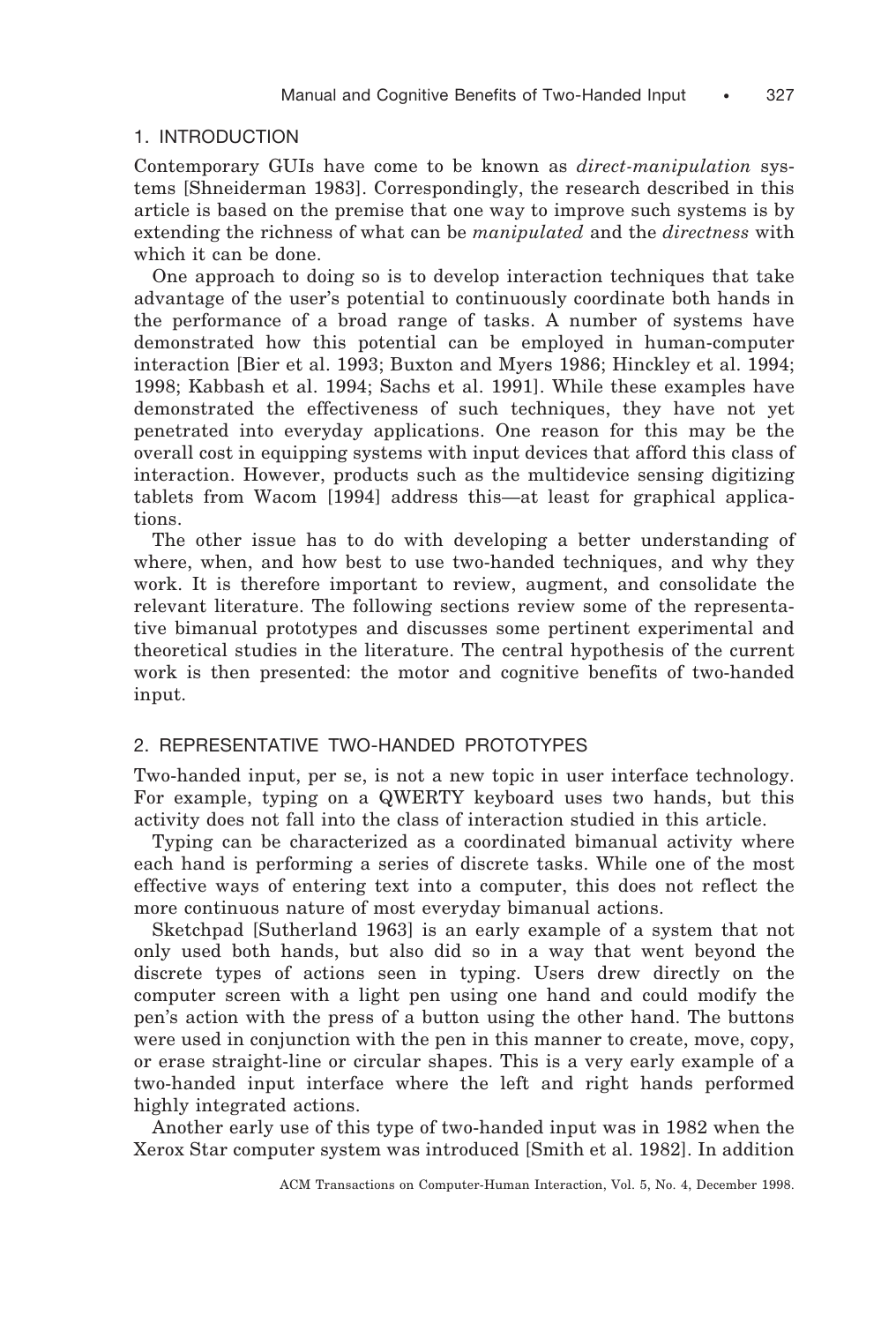to the unique new graphical interface, the designers used a set of buttons on the keyboard to add functionality. These early "function-keys" were positioned on the left side of the computer's keyboard for easy access by the left hand, while the mouse was held and manipulated with the right hand.<sup>1</sup>

The user could select an object with the mouse and then use one of the function keys to specify the action to be performed. For example, to move a file one would select the file's icon, depress the "Move" button, and then select its new location.

Video games are by far the most common example of two-handed input. A typical game controller has a set of buttons on one side of the pad and a joystick (or a rolling button or set of four cursor keys) on the other side. Typically the buttons launch bombs or cause the game character to jump while the joystick controls the character's directional movement. The game character's defense often consists of having to keep moving to avoid getting killed while at the same time launching offensive attacks such as dropping bombs. This requires skill and good coordination of the two hands.

The preceding three examples all have the similar property that one hand performs a discrete task (pushes buttons) while the other hand performs a continuous task (moves a pointing device). A significant difference of the interfaces is that some require the two hands to operate sequentially (Star) while others require coordination between the two (video games).

Krueger [1983] contended that users should be able to manipulate graphical objects like objects in the physical world. He demonstrated that this was possible for a range of tasks, using both hands to stretch, position, and rotate boxes and other graphical objects in an intuitive and natural manner. This was perhaps the earliest example of coordinated and integrated bimanual interaction, where both hands were performing continuous, rather than discrete, tasks.

Sachs et al. [1991] developed a two-handed system, *3-Draw*, for 3D CAD applications. With their system, a user held a pair of six-degree-of-freedom input devices, a light hand-held tablet, or *palette*, and a stylus. The palette corresponded to the base (construction plane) of a 3D object being created and the stylus was used as a drawing and editing tool. The designer manipulated the palette in the real world to rotate and translate the object in the virtual world. The stylus was held in a position relative to the palette and was used to sketch the object's curves.

Hinckley et al. [1994] designed a 3D two-handed input system using passive *props*. In order for neurosurgeons to specify a slice of the brain data to view, the user manipulated two props, a head prop and a cutting plane prop. The computer could sense the position and orientation of the props. By placing the plastic sheet on the doll's head, the surgeon could control what "slice" of the brain was displayed.

In 1993, Bier et al. developed a new bimanual interaction technique called *Toolglass*. This employed an interface widget that behaved as though

<sup>&</sup>lt;sup>1</sup>Note that this assumed that most users would be right handed.

ACM Transactions on Computer-Human Interaction, Vol. 5, No. 4, December 1998.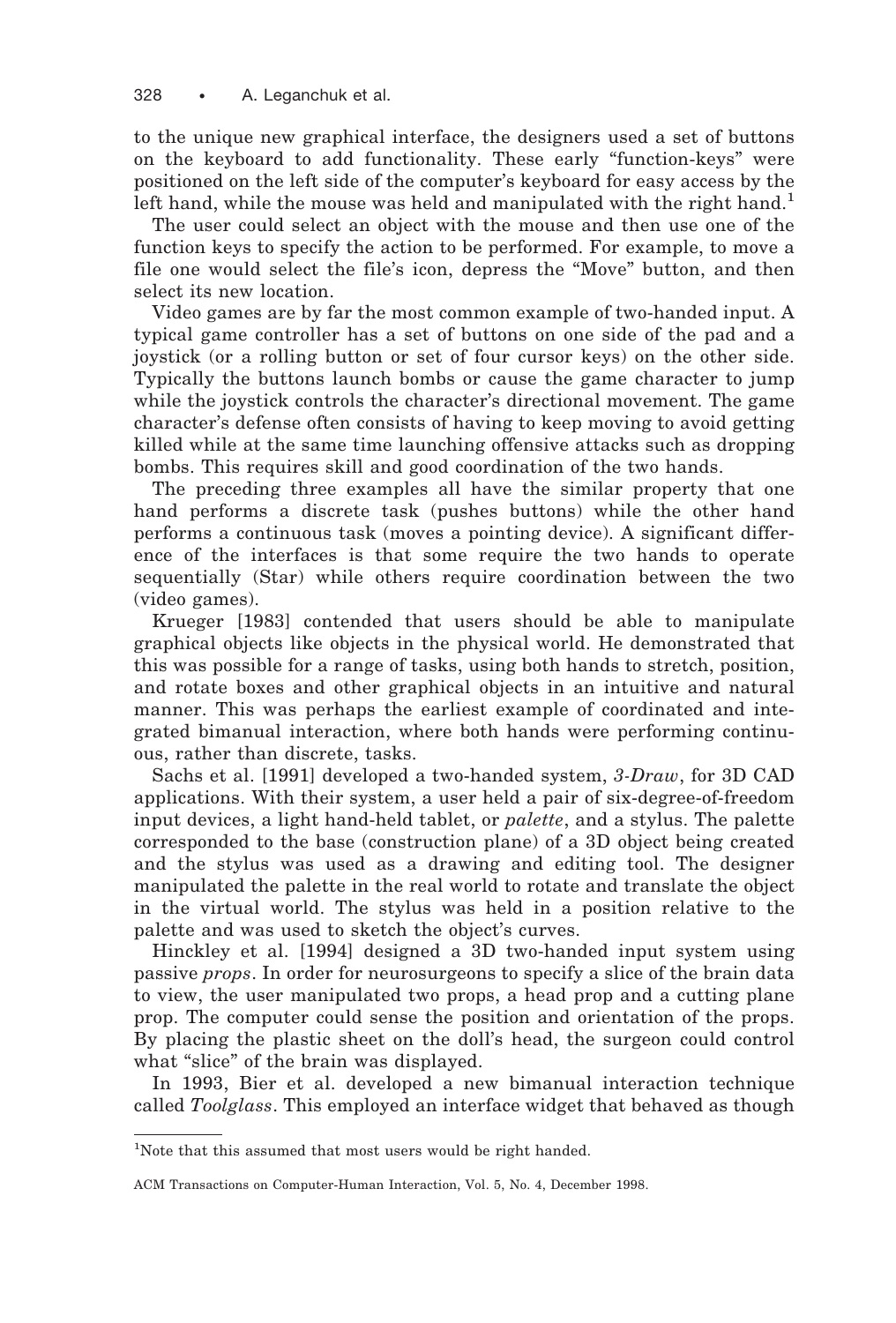it were a transparent sheet of glass upon which tools reside that can be used within the application. The nondominant hand continuously controlled the Toolglass sheet's position, while the dominant hand controlled the system cursor. The Toolglass sheet lay between the cursor and the graphical objects on the "desktop." To use a tool on the Toolglass sheet, the cursor was positioned over the object to be affected, and the Toolglass sheet was positioned such that the desired tool lay between the cursor and that object. One could then "click through" the tool to cause it to affect the object below. Since the Toolglass is transparent, both the tools and the application behind can be seen at the same time.

For the rest of this study, we shall be concerned with the general class of bimanual interaction introduced by Krueger and further developed by Bier et al. [1993], Sachs et al. [1991], and Hinckley et al. [1994], i.e., systems where both hands work in a continuous, rather than discrete, manner, and where they are coordinated and integrated in the performance of a particular "direct-manipulation" task.

### 3. TWO-HANDED EMPIRICAL STUDIES AND THEORIES

While the list of bimanual prototypes is long, the converse is true for the list of relevant empirical studies.

Dillon et al. [1990] conducted an experiment that examined performance in a compound task. They compared five interaction techniques for a task where the user would select from a menu and then draw a line elsewhere on the screen. Of the tested techniques, one was a standard GUI onehanded method where one cursor would be switching between menu selection and drawing in order to complete the task. They also included two variations of a "two-cursor" method that employed the use of both hands, one controlling a cursor over a menu for selection and the other for drawing (the menu size varied for the two conditions). In this experiment, a small but insignificant advantage of two-handed input was found over onehanded input.

In 1986, Buxton and Myers performed experiments that evaluated the benefits of two-handed input for compound tasks. They performed two experiments, one on a positioning-scaling task, the other on a navigationselection task. Both experiments had the property that both hands were performing continuous tasks. In addition, the two hands could move either in parallel or sequentially while performing either experimental task.

The positioning-scaling experiment was designed such that the left hand scaled an object while the right hand positioned it. The results showed, without encouragement, all but one of the participants performed some of the tasks in parallel and the level of parallelism correlated to performance improvement. Because participants spontaneously and almost immediately exhibited the ability to perform both tasks in parallel, the experimenters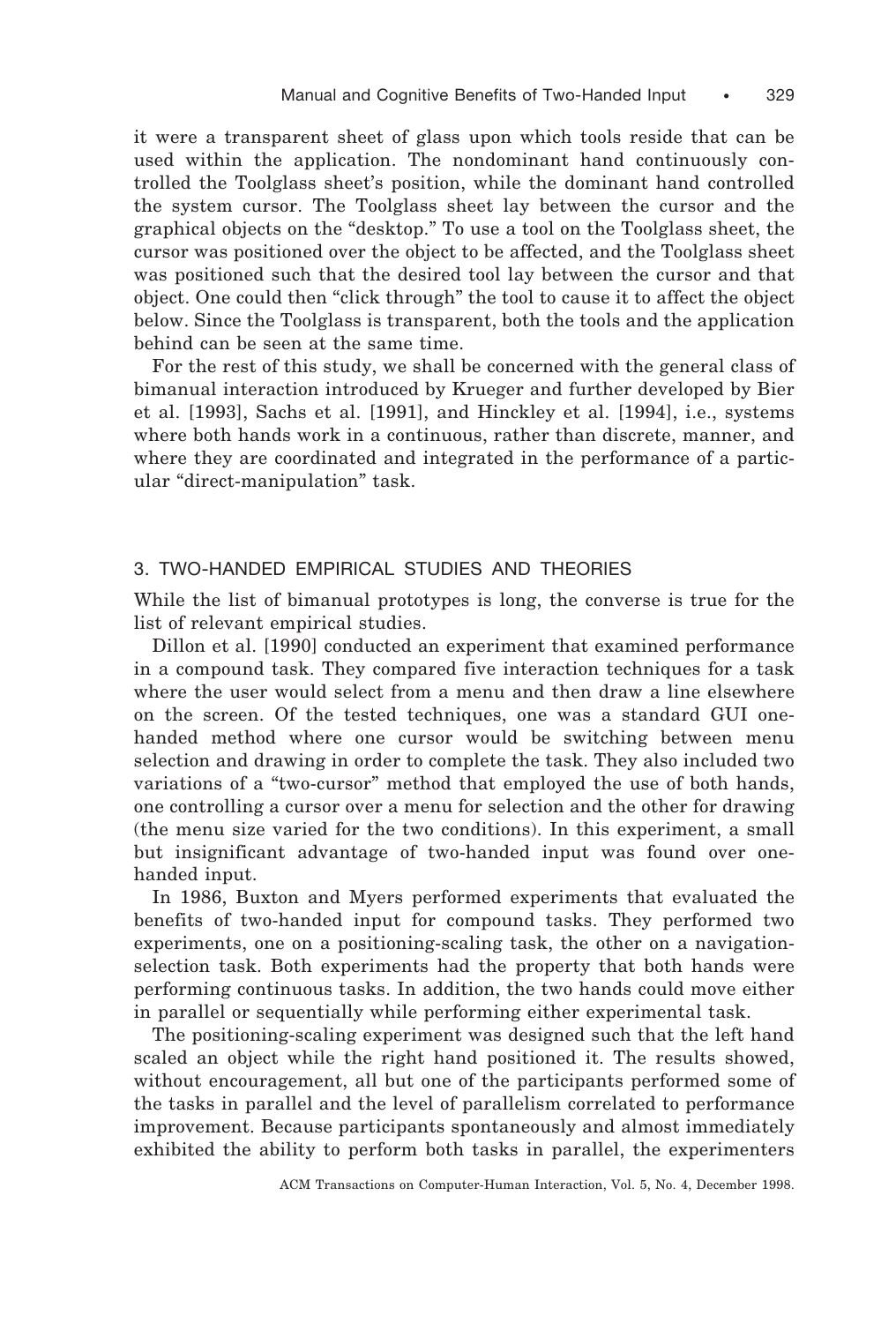concluded that no significant additional cognitive load was imposed by the utilization of two-handed input.<sup>2</sup>

In the second experiment conducted, the left hand navigated through a document (controlled the scrolling) while the right hand selected designated pieces of text. Both novice and expert users, using both unimanual and bimanual techniques, performed this experiment. Although little parallelism was exhibited, the two-handed technique was still significantly faster than the traditional one-handed technique. This was due to the fact that no switching was needed between scrolling and selecting in the two-handed technique—each hand being effectively in "home position" for its own particular task.<sup>3</sup>

The two experiments by Buxton and Myers established the first empirical evidence that the use of two hands in human-computer interaction resulted in higher motor manipulation efficiency without, as explained above, imposing significant additional cognitive load.

In contrasting the results of Buxton and Myers with those of Dillon, Edey, and Tombaugh, we must conclude that the benefits of two-handed input are task and design dependent. Clearly, a deeper level of understanding of human bimanual function is needed for the successful design of two-handed computer input.

Various human motor control theories on the relative performance of two hands have been proposed and tested (e.g., Flowers [1975], Schmidt et al. [1979], and Todor and Doane [1978]). Many of these studies on bimanual action have demonstrated the cooperative nature of the two. It is a common observation that it is difficult to rub ones stomach while tapping ones head. The difficulty lies in the independence of the two tasks. A common experimental paradigm used in two-handed bimanual control is production of polyrhythm: two conflicting but isochronous sequences. Most people have great difficulty in coordinating the two hands in such tasks in which the two rhythms are not integer multiples of each other. Only skilled musicians following extensive training are able to accurately perform complex polyrhythms with a ratio of 5:3. Studies showed this was possible only when participants adopted an integrated motor organization in which movements of the slow hand were subordinate to movements of the fast hand [Summers and Kennedy 1992]. Furthermore, simultaneous independent timing for the two hands could not be achieved even when parallel control was encouraged by training the participants at producing the required tapping frequency with each hand independently first. The interdependence of

<sup>2</sup> The ability to perform multiple tasks simultaneously is a key property of skill. It implies that task performance is automatic and that the cognitive load of either task is not sufficient to interfere with the performance of the other. Buxton and Myers' concern was that by asking the user to use both hands as computer input, the user might have to exert additional cognitive effort.

<sup>3</sup> Note, however, that the fastest times were achieved by experts who used both hands in parallel. What this shows is that while parallel action is possible and can lead to optimal performance, it is not required in order to achieve significant benefits compared to conventional one-handed techniques.

ACM Transactions on Computer-Human Interaction, Vol. 5, No. 4, December 1998.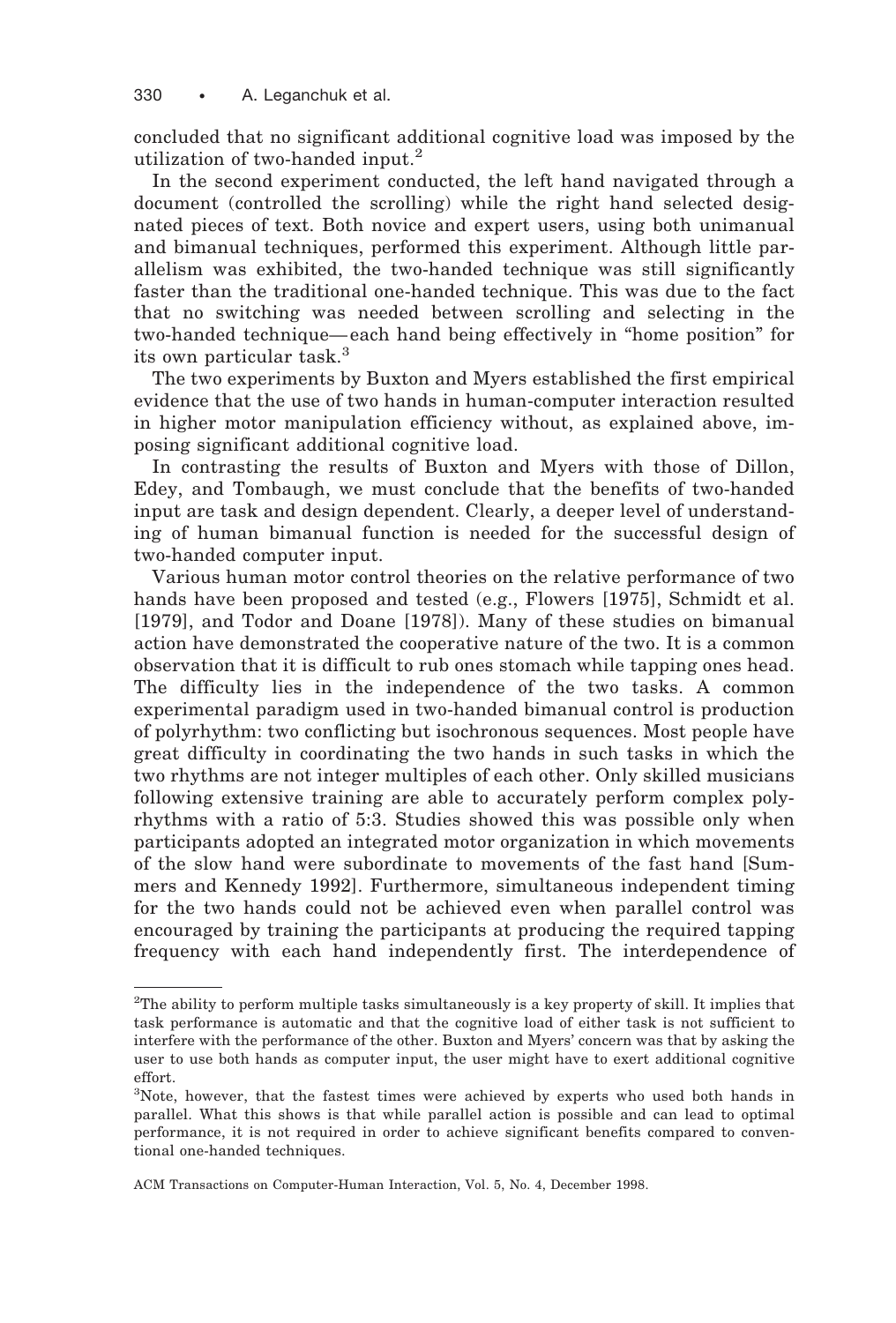bimanual movements has also been found in many other studies. For example, Peters [1985] showed that even for skilled participants, there were severe resource limitations in terms of providing two independent streams of timed signals for the initiation and termination of movement in the two hands.

The most helpful bimanual action research that can be directly applied to two-handed computer input is Guiard's *kinematic chain* (KC) theory [Guiard 1987]. According to this analogical model, the two hands function as serially assembled links, with the left (or nondominant) hand as the base link and the right (or dominant) hand as the terminal link. Fundamental to this theory is the cooperative and asymmetric nature of the two hands.

Four basic characteristics of the KC model are as follows [Guiard 1987; Guiard and Ferrand 1996]:

- (1) Right-to-left spatial reference: the left hand sets the frame of reference for the action of the right hand.
- (2) Left-right scale differentiation: the granularity of action of the left hand is coarser than the right; the left-hand movement is macrometric; and the right-hand movement is micrometric.
- (3) Left-hand precedence in action: the sequence of motion is left followed by right.
- (4) Right-hand dominance: because the right-hand is on the terminal (distal) end of the kinematic chain, human subjective preference between the two hands tends to be placed on the right-hand side.

If one reexamines Buxton and Myers [1986] and Dillon et al. [1990] in light of Guiard's KC theory, an explanation for the different results emerges. What is seen is that Buxton and Myers' experimental tasks conformed to Guiard's four characteristics, while those of Dillon, Edey and Tombaugh did not. Thus, both an explanation for the difference in results, and some additional experimental support for the model are provided.

Guiard's KC theory of bimanual function is also reflected in the design of the Toolglass technique [Bier et al. 1993], discussed earlier. Thus, we should expect it also to result in significant improvements in performance.

The Toolglass technique was empirically evaluated in a study conducted by Kabbash et al. [1994]. Their experiment compared four different interaction techniques for the task of drawing colored line segments between dots.<sup>4</sup> This task required a menu selection of the correct color and then a drag to create the line from one dot to the next. The techniques included

(1) a one-handed technique with a standard tear-off menu, a single cursor move between selecting from the menu and drawing the line;

<sup>4</sup> The experimental task was consciously chosen to reflect that of Dillon et al., but to modify the implementation such as to reflect the four characteristics defined by Guiard.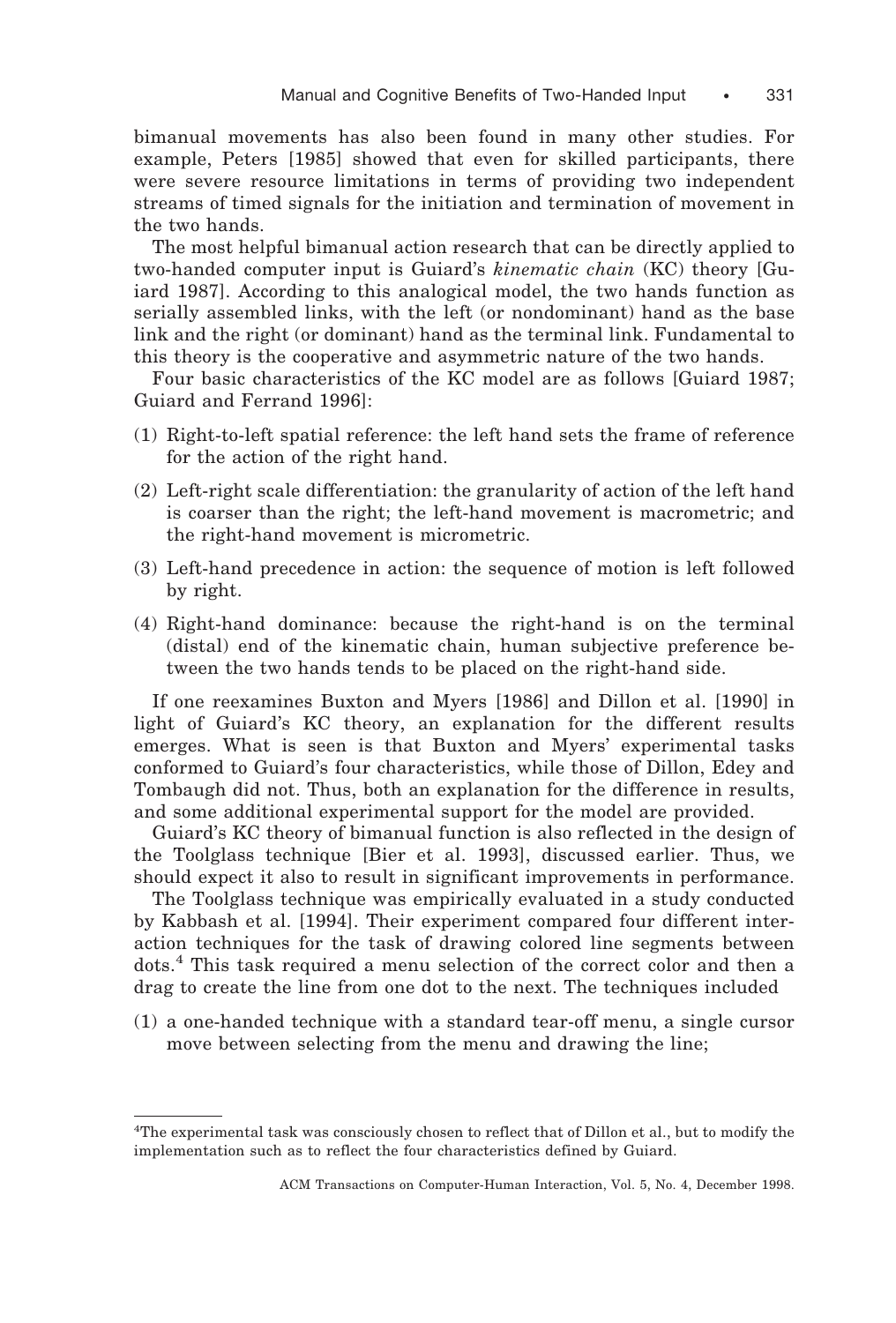332 • A. Leganchuk et al.

- (2) a two-cursor technique where one cursor (nonpreferred hand) selected from the menu, and the other drew the line (similar to Dillon et al. [1990]);
- (3) the Toolglass technique where the nonpreferred hand positioned the Toolglass over the dot, and the other hand dragged through the appropriate color to the next dot; and
- (4) a palette technique, similar to a painter's palette, where the nonpreferred hand moves a standard tear-off menu such that movement time taken to move the single cursor controlled by the preferred hand between selecting from the menu and beginning the draw can be minimized.

Kabbash et al. [1994] found the Toolglass technique, which conformed to the KC theory, to be superior over all the other techniques. First, it required fewer motor operations. Second, the tools and drawing area were always in the same visual space, thus eliminating the possibility of divided attention. The experimenters noted that users were using their left hand the most with the Toolglass technique, yet this obviously did not hinder performance.

Finally, it is worth noting that the results also show that two hands are *not* always better than one. As in the Dillon et al. [1990] study, the two-cursor technique performed poorly—in this case (insignificantly) worse than the one-handed technique. Therefore, while there are benefits to be gained, it is important that we undertake the research that will help us better understand how to obtain them.

Having reviewed the literature on two-handed computer input and some of the most relevant bimanual human motor control studies, we now tend to the thesis of the current study, which offers a complimentary perspective to the existing views of bimanual computer input. While Guiard's KC theory of bimanual action offers a helpful framework for designing two-handed input techniques, particularly on the asymmetrical division of labor of the two hands, it does not explain all the benefits of two-handed input. We found that performance improvement with two-handed input often could not be explained at the motor level alone. Part of it had to be attributed to cognitive factors.

# 4. TWO-HANDED MOTOR AND COGNITIVE ADVANTAGE

Studies such as Buxton and Myers [1986] and Kabbash et al. [1994] show that improved time-motion efficiency can be achieved using appropriate bimanual techniques. However, can the benefits be attributed simply to improved motor-sensory efficiency, or are there cognitive reasons as well?

One of the basic tenets of the acquisition of cognitive skill is the notion of *chunking* [Simon 1974]. Anderson [1980; 1982], for example, describes the acquisition of cognitive skills as being based upon the *compilation* and *proceduralization* of knowledge into chunks formed around underlying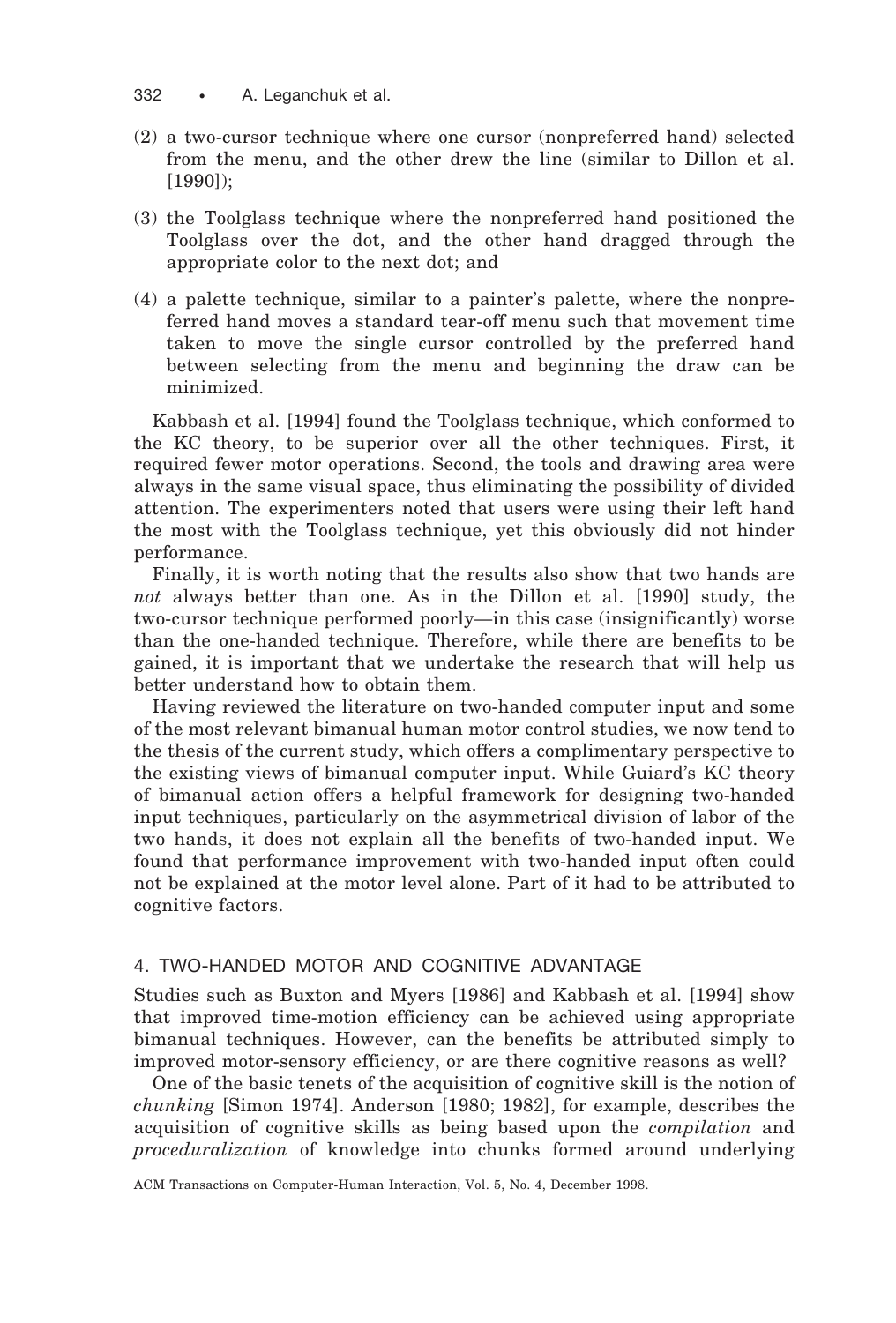subtasks. Likewise, Card et al. [1980] describe users' methods in the *Keystroke-Level Model* as being

. . . composed of highly integrated submethods ("subroutines") that show up over and over again in different methods. We will call them *method chunks,* or just *chunks.*

There are numerous examples of chunking in our daily life, such as remembering telephone numbers as groups of digits rather than individual digits. If chunking plays such an important role in skills and their acquisition, then a reasonable strategy to facilitate their acquisition is to design the system's motor-sensory affordances to reinforce the desired chunking structures. This is a path followed by Buxton [1995] in a different task domain.

Applying the notion of chunking and phrasing to (graphical) manipulation at the computer interface, Buxton argued that the physical affordances at the motor level of interaction could be designed to be compatible with and reinforce the desired chunking of subtasks at the cognitive level. He suggested that there were two types of "glue" that could be used as the catalyst to this aggregation: muscular tension and continuity of motion ("kinesthetic continuity"). Simply, he argued that task elements that should be conceptually chunked should be physically chunked into a single gesture or "phrase" (where, like in music, tension and movement are the key elements of establishing structure).

A common example of chunking is seen in making a selection using a pop-up menu in a GUI, where we press the mouse button down on the menu, move to the appropriate menu item, and release. Another example is illustrated in the common proofreader's symbol for "*move*," where a circle is drawn to identify the words to move, and it is completed in a single stroke with an arrow indicating the destination. In both cases, a number of subtasks are "chunked" into a single aggregate, or "phrase." As in music, the phrase holds the elements together in a connected flow that is not generally interrupted. In the case of the pop-up menu, the muscular tension of holding down the mouse button is the glue that binds the elements of the phrase, whereas in the proofreader's move symbol, the bond is the kinesthetic continuity associated with articulating the mark of the symbol. While syntactically rich, due to the phrasing, each of the example transactions is perceived as a single gestalt.

From this perspective, we can think of the acquisition of cognitive skill as relating to the compatibility between motor action and aggregation of cognitive unit tasks. Conversely, one could argue that some problems in skill acquisition are a consequence of a lack of compatibility with the pragmatics of *how* actions are articulated. This was the perspective from which we investigated the potential cognitive benefits of bimanual input. Our basic hypothesis was that appropriately designed bimanual techniques should chunk better at the motor level, and therefore be more compatible with the mental model of the user, as acquired from a lifetime of living in the everyday world.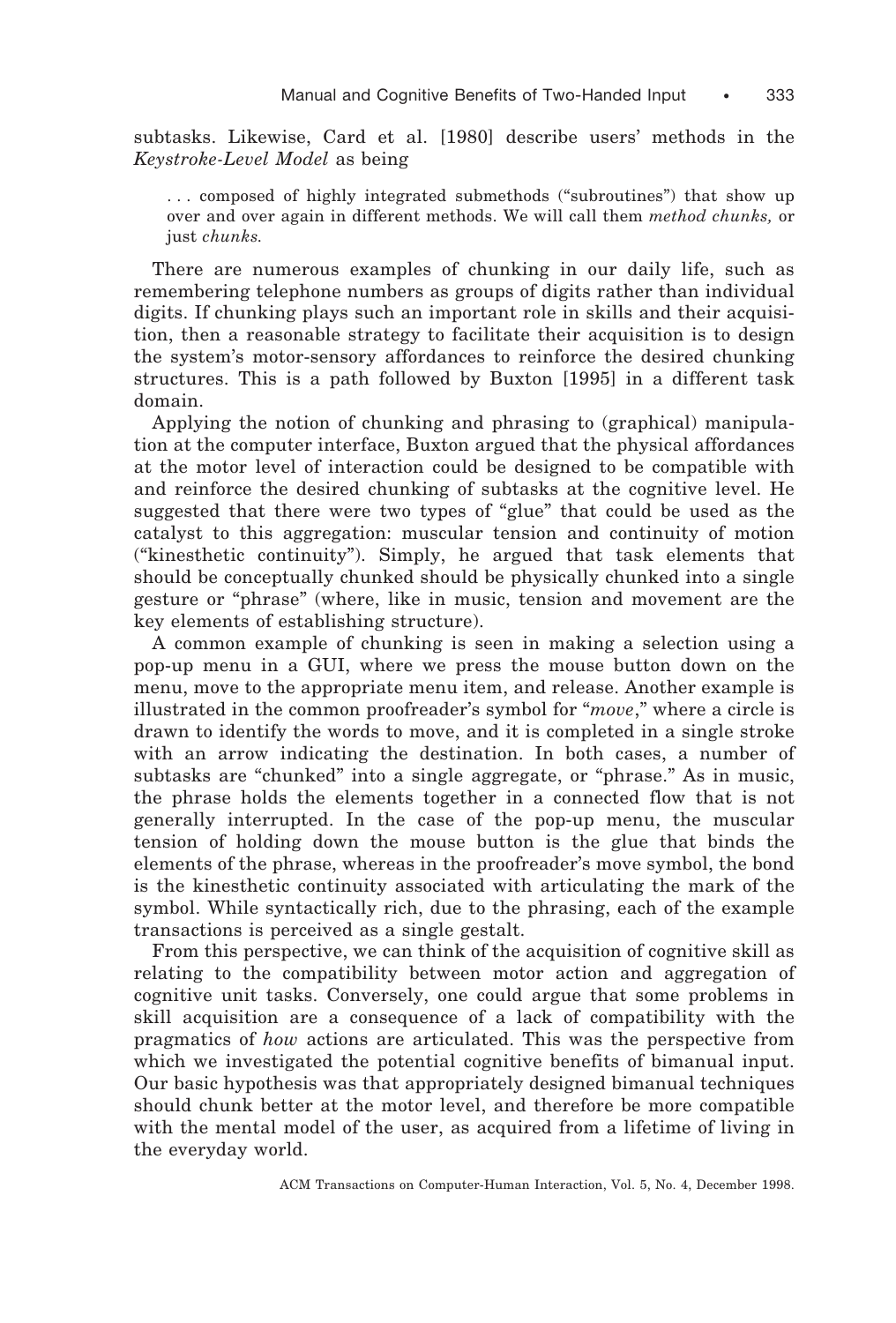

Fig. 1. Using traditional unimanual techniques, moving Rectangle A to Rectangle B requires (multiple) iterations of translation, rotation, and scaling. In contrast, using a bimanual technique that assigns two hands to controlling two opposing vertices, all of the three aspects can be "chunked" into one integrated process, which is closer to how one naturally views such a task.

More specifically, using traditional unimanual input techniques, many graphical manipulation tasks, such as to move, scale, and rotate an object (e.g., a rectangle), are forced to be executed on an elemental level (one aspect at a time with iterations), which impose unnecessary cognitive burden on the user (Figure 1). Conversely, two-handed input may allow the user to perform at a natural level of chunking that corresponds to daily activities, possibly resulting in the following interrelated cognitive advantages:

- (1) Reduce and externalize the load of planning/visualization in unimanual input. Because two-handed input allows the user to treat the task as a larger and more natural gestalt, the user no longer needs to compose, "think," and plan the elemental steps of a task.
- (2) Rapid feedback of manipulation results in a higher level of task: the user immediately sees the result of action in relation to the goal state.
- (3) Support epistemic action: the user may take advantage of the twohanded input and perform actions of an epistemic nature in addition to those of a pragmatic nature.<sup>5</sup>

Together with our colleagues [Owen et al. 1998], we have made the above observations in a number of two-handed tasks. In this article, we present the results of an empirical study that indicate the cognitive advantages of two-handed input, in addition to the physical motor efficiencies that have been previously found in the literature.

# 5. EXPERIMENT 1

### 5.1 Task Selection

We had three criteria in mind when we chose the task for our experimental study. First, we wanted to select tasks that are practical in real computer applications so that the results of our experimental study can be applied to

<sup>5</sup> As Kirsh and Maglio [1994] argued, human actions sometimes do not necessarily serve pragmatic purposes (physical work); instead, they can be performed to facilitate cognition (epistemic action).

ACM Transactions on Computer-Human Interaction, Vol. 5, No. 4, December 1998.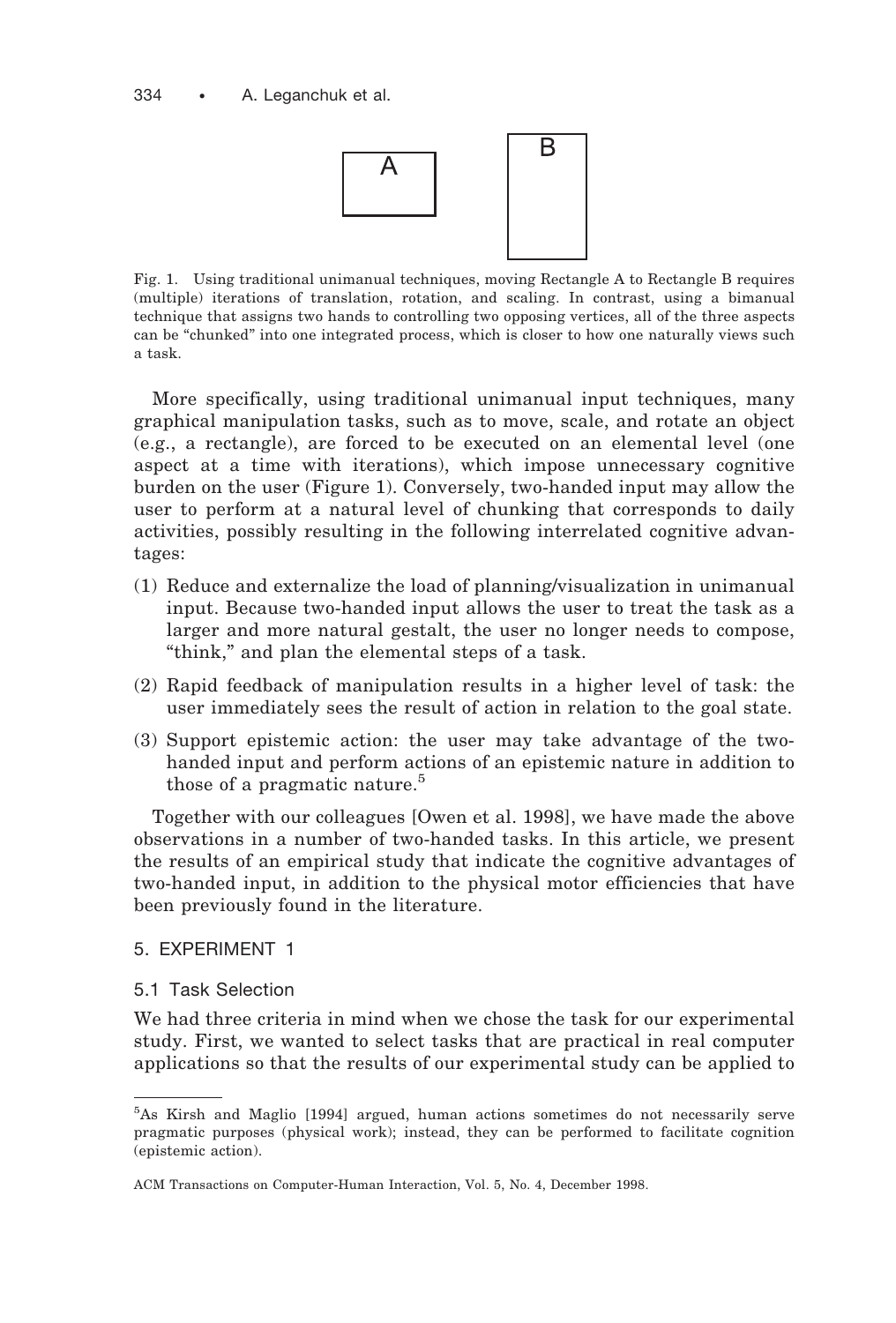

Fig. 2. Generalized example of the bounding box issue. The user is currently dragging out a selection box. The initial mouse press at the top left was incorrect (they are including part of the man's arm unintentionally).

designing practical interaction techniques. Second, we wanted to choose a task that has not been extensively studied in the HCI literature so that the empirical findings in regards to two-handed input can be established on a broader base. Third, we intended to select a task that has the testing power to accept or reject our hypotheses (discussed in Section 5.3).

Studies in computer input have concentrated on "point-click"-type selection tasks. This type of selection can generally be modeled by Fitts' Law [Fitts 1954] and is well understood. A form of graphical selection that has seen widespread use, yet is far less studied, is the sweeping of a bounding box around an area or group of objects. Figure 2 shows an example where the user is attempting to place a minimum bounding box around just the woman in the picture. This issue arises in both computer drawing packages as well as painting programs. Users often must select accurately a specific area of their drawing to include some parts in their selection while excluding other parts. This proves to be a difficult task when these parts lie close to one another but distant from the location of the beginning of the drag.<sup>6</sup> This class of transaction is very common and is representative of a larger class of graphical interactions. It has not been previously studied yet has been observed to be highly prone to user error.

The experimental task used in our study is an abstraction of the above area-sweeping task. The participants were asked to minimally enclose the object presented with another figure. Six different basic geometric forms

<sup>&</sup>lt;sup>6</sup> Press" refers to pressing the mouse button down. "Click" refers to pressing and releasing the mouse button in quick succession. "Drag" refers to pressing the mouse button down and moving the mouse while the button is held down.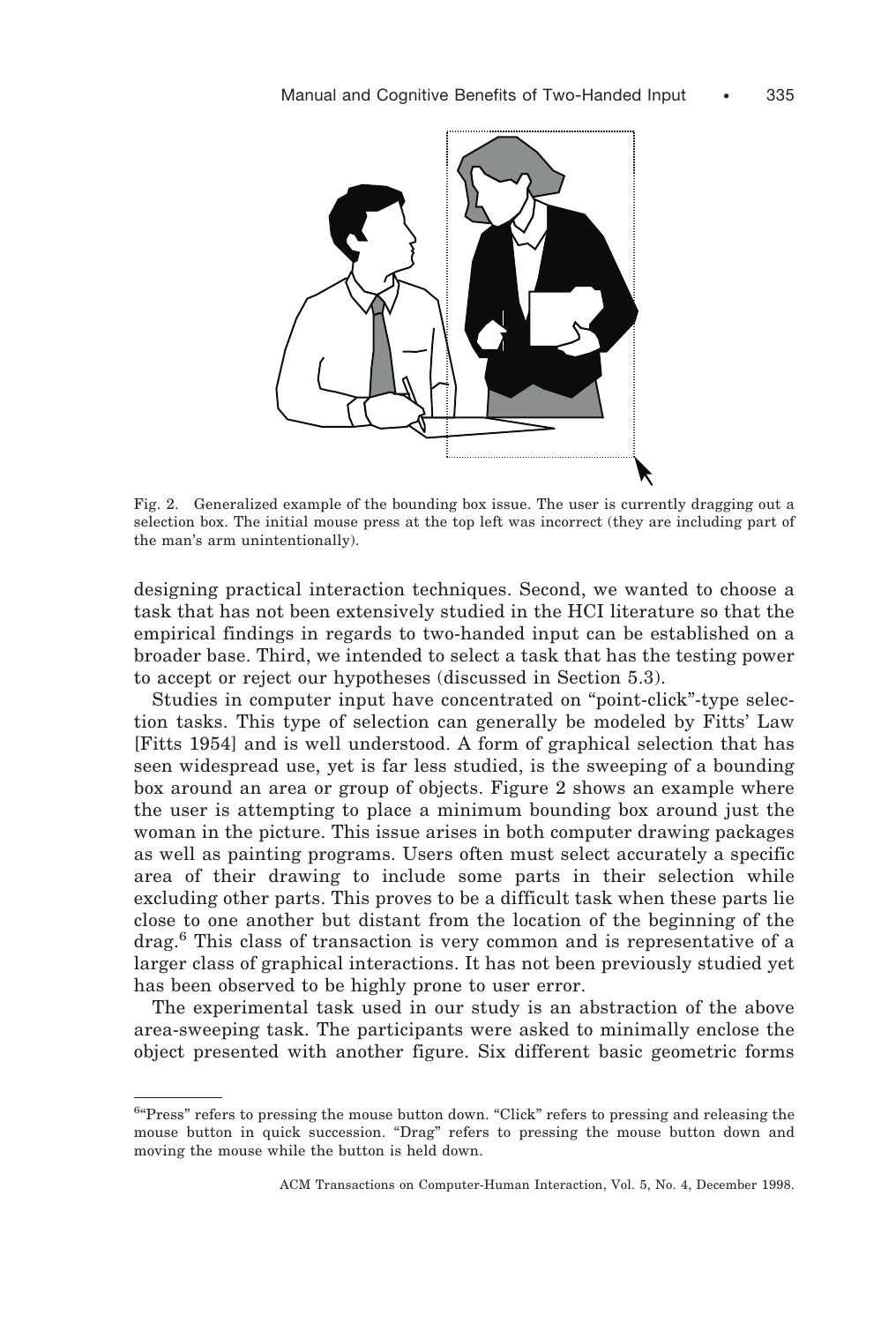

Fig. 3. Examples of minimal enclosures. The solid objects represent the target figures. The dotted shapes represent the user's encompassing response figure.



Fig. 4. Example of encompassing figure (dotted figure) with handles (black small boxes at corners).

were chosen for presentation: squares, rectangles, circles, ellipses, equilateral triangles, and isosceles triangles. Two shapes were used as the encompassing figure, a rectangle and an ellipse.

Participants were directed to use an ellipse to enclose triangles, squares, and rectangles. Similarly, they were directed to use a rectangle to enclose circles and ellipses. Figure 3 illustrates some examples of correct stimulusresponse (i.e., target figure-encompassing figure) pairs.

The user was required to draw the encompassing figure (the user's response) so that it matched the stimulus' boundary to within one screen pixel. Feedback was provided in the form of red dots at matching stimulusresponse points once the user released the encompassing figure. For a square or rectangular stimulus, the encompassing ellipse would have to match within one pixel at four points. For an ellipse or circle stimulus, the encompassing rectangle would have to match within one pixel at four points. For a triangle stimulus, the encompassing ellipse would have to match within one pixel at three points. Refer to Figure 4 for a sample of where the red dots would appear.

Each encompassing figure has four control points, represented by the black square handles, which appear when the input device is released. The control points are points that, by moving them, one can change the shape of the resulting figure.

Once the encompassing figure was drawn, if it did not meet criteria, i.e., a one-screen pixel maximum distance between stimulus and response edges, then the user would have the opportunity to readjust the figure until it matched by reacquiring any of the four control points.

If the user missed the handle, the handles disappeared, and the figure became "deselected." The user reselected the encompassing figure by clicking anywhere within the figure.

If the user chose the wrong encompassing figure tool (such as the rectangle tool when presented with a square) the system beeped and would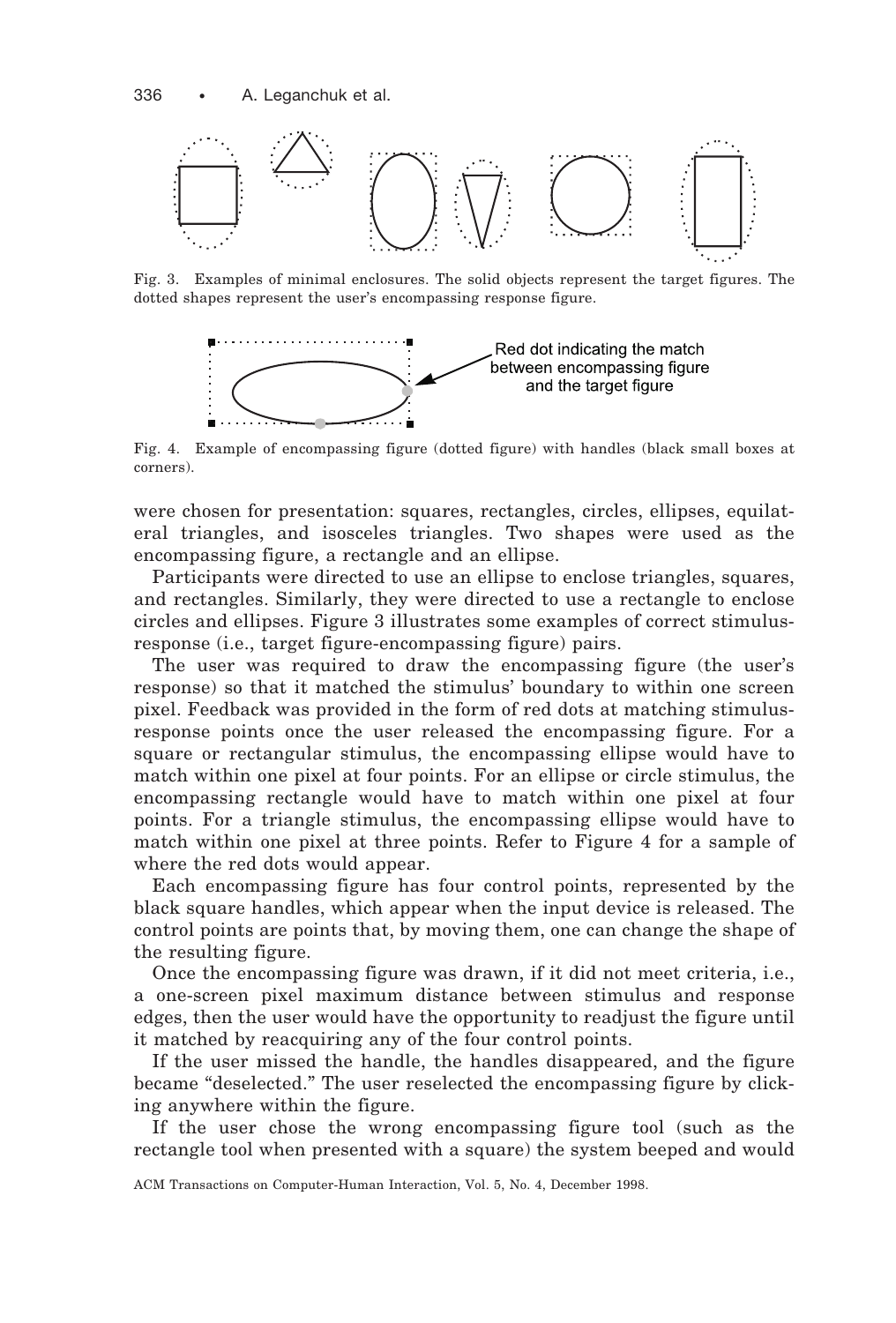not activate the tool. The user would then attempt again to choose the correct tool.

The user performed the task with a Wacom Tablet holding a stylus in the right hand and a four-button puck in the left. This apparatus is described in detail in Section 5.4.

#### 5.2 Techniques

In this experiment we study three techniques using the same hardware framework. The only differences presented to the user will be in the form of the technique's specific properties as outlined below.

5.2.1 *Conventional One-Handed Technique (C1)*. This unimanual technique was modeled on the techniques and methods currently employed in traditional graphical user interfaces.

The tools (encompassing figures) are available on a tear-off palette that may be moved by dragging its header frame to a new location. Clicking on the palette on the desired tool chooses the tool. The tool highlights to show it has been selected, and the cursor, when over the drawing surface, changes from the default arrow to a drawing cursor. The user then drags on the drawing surface to use the chosen tool to create the encompassing figure.

Upon release, the standard handles found in most drawing applications appear at the four control points of the encompassing figure. Adjustments may then be made to the figure by dragging these handles to new locations. See Figure 4 for an example of an encompassing figure with handles.

5.2.2 *Stretching with Two Hands (S2)*. This technique takes advantage of using both hands to manipulate the encompassing figure based on a technique initially introduced by Krueger [1983]. The tool is selected from a standard GUI tear-off menu as described above for the unimanual technique. The tool highlights to show it has been selected, and the cursor, when over the drawing surface, changes from the default arrow to a drawing cursor.

When the user presses down on the drawing surface, both hands control the size and location of the encompassing figure. A cursor appears at opposing corners of the figure, indicating the points from which the left and right hands can "stretch" it. The left- and right-hand cursors are both stylized arrows, but are oriented differently to differentiate between them. This is illustrated in Figure 5. Using this technique, the user can simultaneously scale and position the figure.

Participants may reacquire the encompassing figure to make adjustments by dragging a handle with the right cursor as in the unimanual technique. The right hand is attached at the control point that was pressed, and the left hand is attached to the control point at the opposite corner of the figure. The figure may then be manipulated using both hands.

5.2.3 *Toolglass with Two Hands (T2)*. This condition integrates the previously described two-handed stretching method with the Toolglass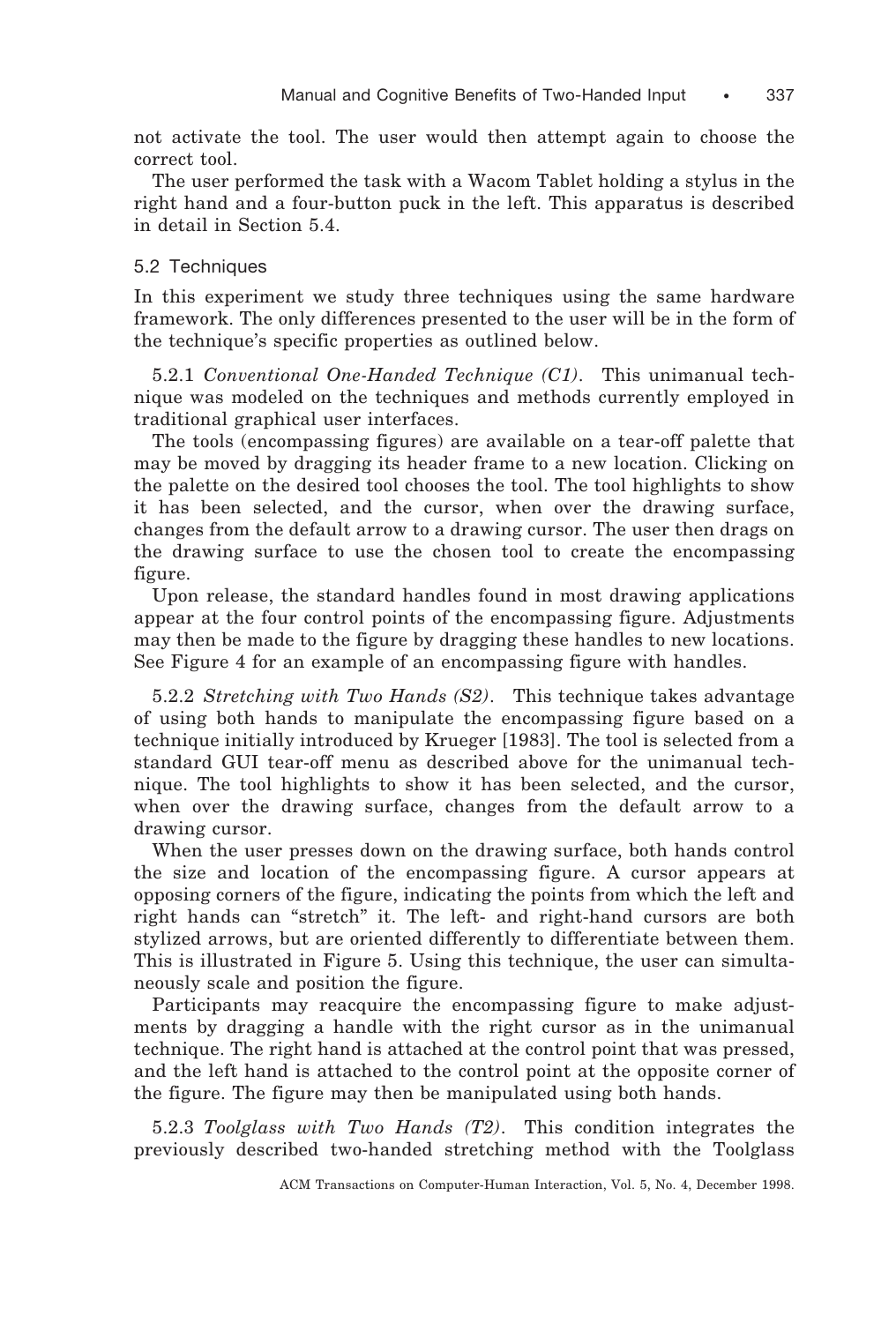

Fig. 5. Using two hands to stretch a square.

technique introduced by Bier et al. [1993]. Tool selection is effected using a "click-through tool," using the right hand to press through a transparent tool palette whose location is controlled by the left hand. What is novel compared to previous click-through tools reported in the literature is that once the tool is selected, the tool palette disappears, and the "other" hand now controls the position of one corner of the encompassing figure instead of the position of the palette. The right hand controls the opposing corner. The users may then size and position the encompassing figure accordingly, the same as in the two-handed stretching technique. Once they release the input device, the palette reappears at their left hand. The user may reacquire and manipulate the figure in the same manner as the twohanded stretching technique.

In all three techniques the size of the palette menu was kept the same to normalize across experimental conditions.

#### 5.3 Hypotheses

Our analysis began with the recognition that this class of interaction is a compound task. The steps, as implemented in the conventional one-handed technique (C1), are as follows:

- (1) select the encompassing figure to be used using the tool palette;
- (2) specify (commit) the position of the upper left corner of the encompassing figure by positioning the cursor and dragging;
- (3) sweep out the area from that corner to the lower right corner; and
- (4) specify (commit) the position of the lower right corner of the encompassing figure by releasing the button press.

Note that the encompassing figure is therefore defined sequentially by two points, the initial drag starting point and where the drag is released.

Frequently, the user must repeat steps (2) to (4) of the aforementioned list, since typically either the vertical or horizontal alignment of the first specified control point is incorrect (as also demonstrated previously in Figure 2). An analysis of this simplified characterization of the task is shown in Figure 6.

Figure 6 contains a graph comparing Tension versus Time, which is intended to show the phrasing of the task. An increase in Tension represents the user pressing down with their input device. A decrease in Tension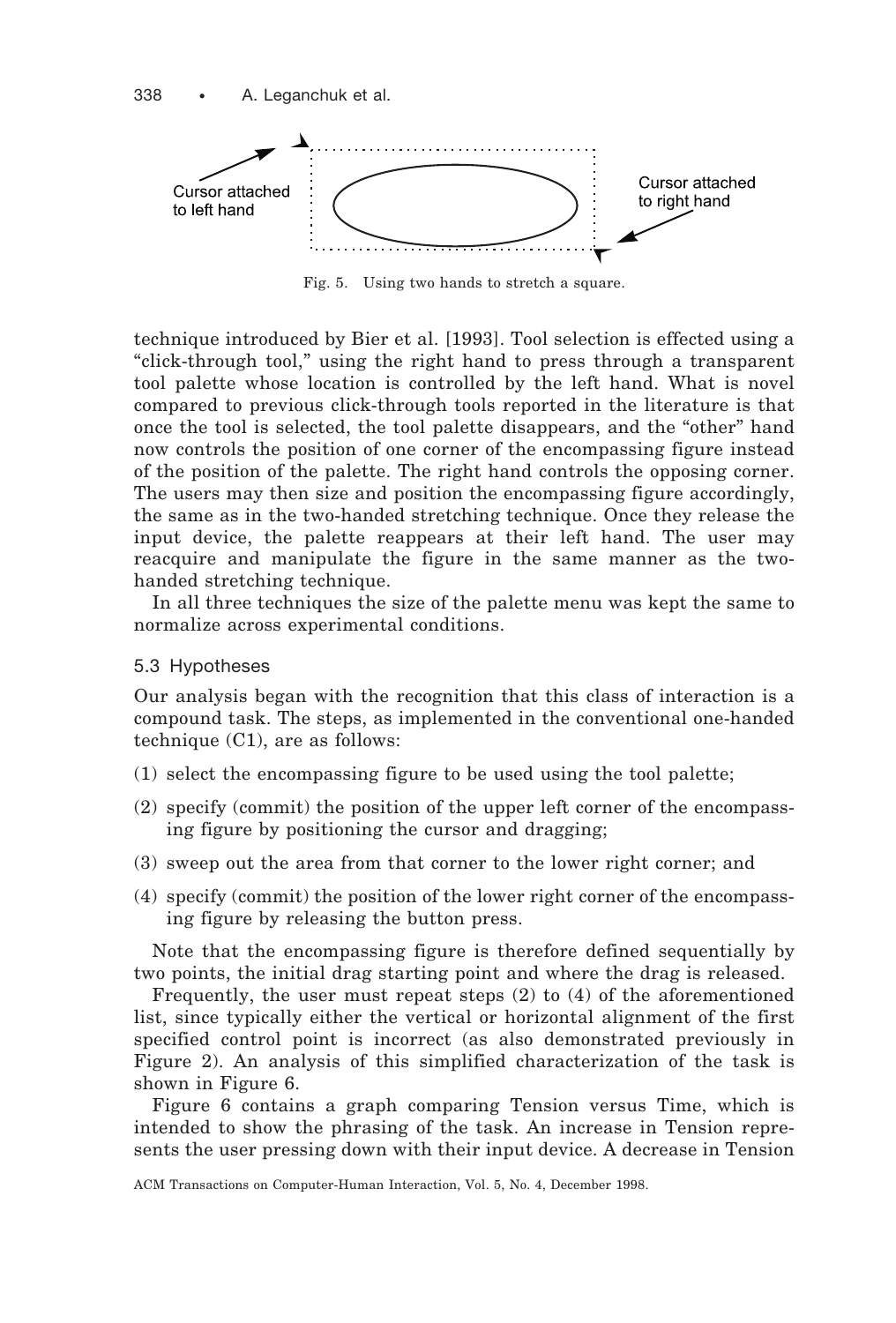

Fig. 6. Characteristics of enclosing a target using a conventional one-handed technique (C1) (not necessarily to scale).

represents the release of the input device. Constant tension represents the articulation of a drag.

The first phrase represents the selection of the tool. The onset of the second phrase represents the selection of the first control point (press), and the trailing edge of the phrase represents the specification of the second control point (release). These two control points define the response's position and size. The dotted additional phrases represent potential phrases that may be required to correct the placement of the stimulus corners to complete the task.

Figure 6 also shows the stage in the process at which the user commits to the specification of key parts of the transaction. When the user initially presses down to begin drawing the selection, the user has have committed to the placement of that 'half" of the figure. That control point cannot be moved until the drag is released and the point is reacquired by pressing on the handle at that control point. From this, we can derive the likely cause of potential error, namely that the specification of the first control point must be made before there is any feedback from the transaction to aid in its proper alignment.

Recognizing the potential error and its cause (insufficient feedback at the time of commitment), there are two strategies to pursue. We could add the feedback at the time. This could be done with something like cursor cross hairs that extend to the edges of the screen. While such a strategy can be useful for the tasks concerned in this study, displaying a large full-screen cross hair cursor can be distracting in other tasks. An alternative is to defer commitment until the feedback exists. The two new techniques that we used in this study chose the second, more general strategy.

The "Stretching with Two Hands" (S2) technique's phrasing is illustrated in Figure 7. Again, there are two phrases. Tool selection is as with the C1 case, a single click. The difference lies in the fact that while sweeping the area encompassing the presented stimulus, the initial corner is not permanently "fixed" as it was in the C1 case. The user may simultaneously move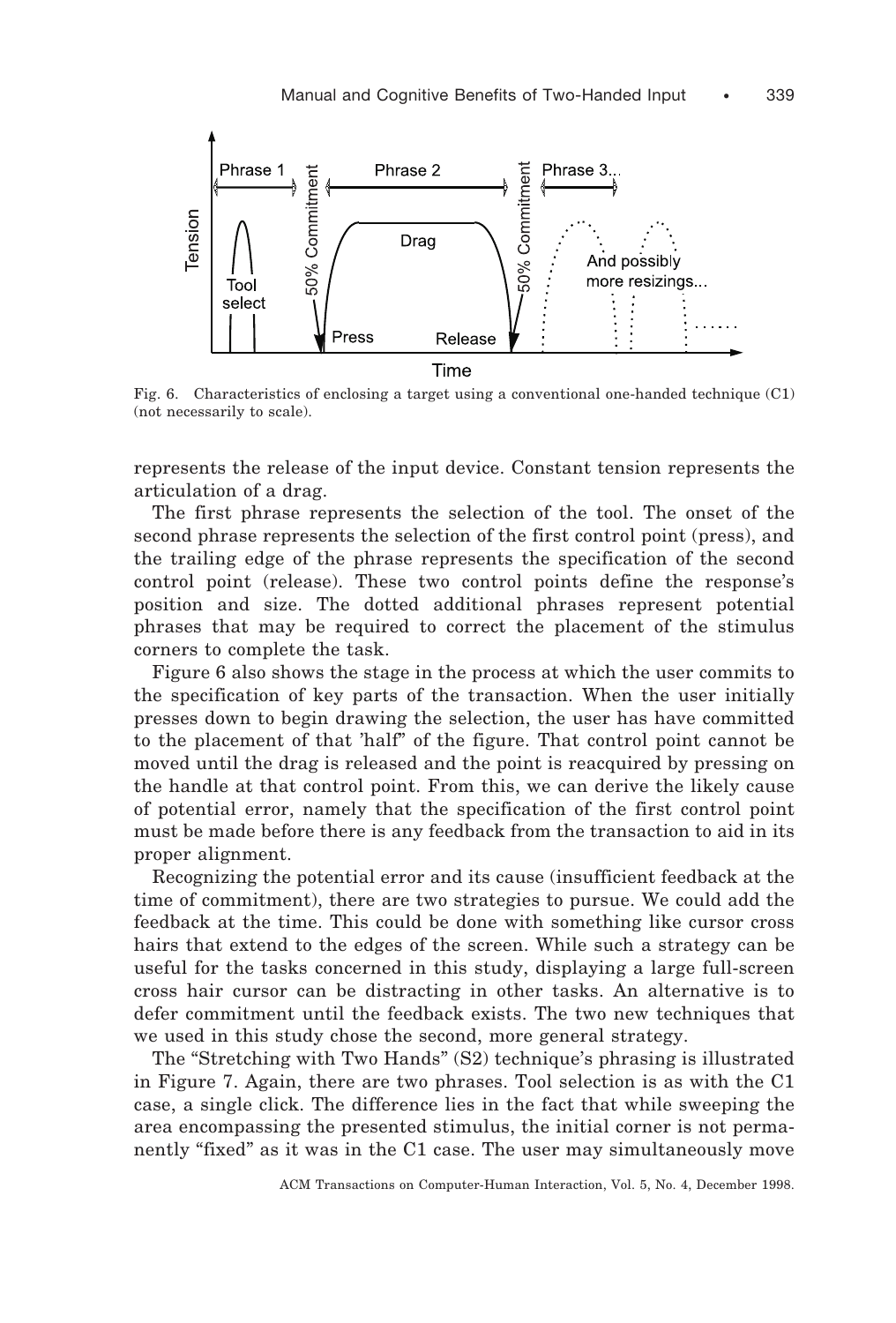

Fig. 7. Characteristics of enclosing a target using the "Stretching with Two Hands" technique (S2) (not necessarily to scale).



Fig. 8. Characteristics of enclosing a target using the Toolglass (T2) technique (not necessarily to scale).

the two defining control points of the figure, that which is attached to their left hand and that which is attached to their right hand.

What this means is that one is not committed until the end of the second phrase, when they release their drag. The user sees the results, where his or her encompassing figure lies, before committing to the final placement of either control point.

The "Toolglass with Two Hands" (T2) technique is characterized in Figure 8. In this case, selection of the tool and sweeping out of the area are integrated into a single phrase. After tool selection, the user may manipulate the encompassing figure with both hands, as in the S2 technique.

With both two-handed techniques, the user can manipulate the size and location of the encompassing figure at the same time, integrating the sweeping task into one "gestalt." In contrast, with the one-handed technique, the user is forced to manipulate one aspect of the task at a time and commit to it by guessing or *mentally visualizing* the final effect of that commitment. In the case of the two-handed techniques, this cognitive visualization process is externalized and reduced.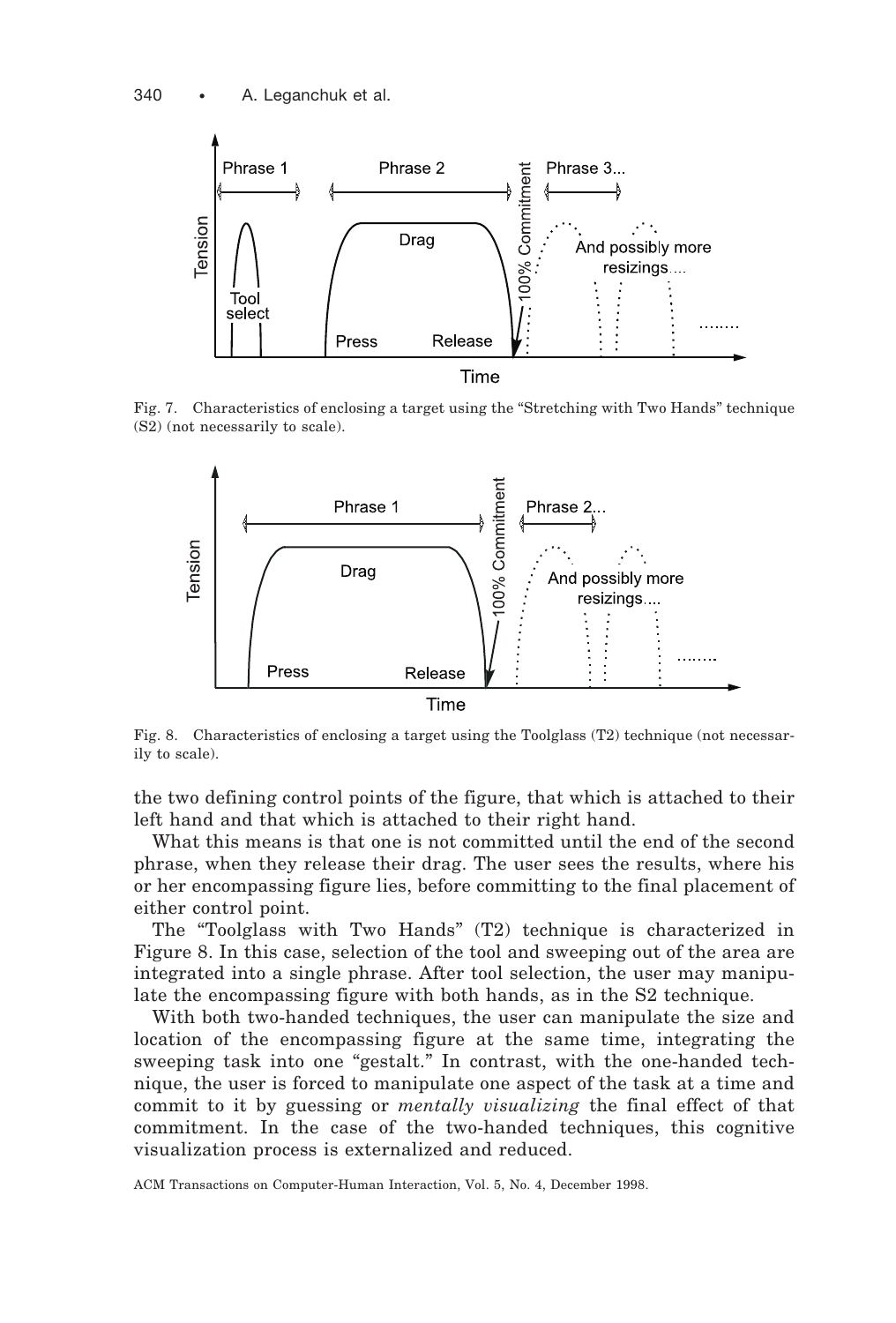

Fig. 9. With one-handed input, the user must mentally visualize the dotted lines, extending them from point **a** to point **b** and from point **c** to point **d**. They must determine where these lines intersect and press down at the point marked **I** to begin their sweep to create the encompassing rectangle. Note that the length of these dotted lines is proportional to the size of the target. The larger the ellipse is, the higher a cognitive load of visualization it imposes on the user to accurately project point **I**.

With the one-handed technique, the "cognitive load" of the visualization process varies with the size and shape of the encompassing figures. For example, in the case of encompassing an ellipse with a rectangle, the user must visualize where to initially press down to begin his or her sweep. This choice is made by mentally projecting lines from the edges of the ellipse and determining the point where they intersect (as demonstrated in Figure 9, the user must visualize initial point **I**). As the distances from point **a** to point **b** as well as from point **c** to point **d** increase (i.e., as the ellipse increases in size), it becomes harder and harder to visualize reliably and mentally the extension lines and accurately pick point **I**. In other words, the larger the target figure, the higher the visualization load the unimanual technique imposes on the user.

After pressing down at point **I**, the user proceeds to drag point **E** to completion. Even if the pick of point **I** is not accurate, the user can ensure that the release of the input device at point **E** is accurate because the edges of the bounding rectangle are visible during the sweep, and thus their intersection with the ellipse is visually verifiable. The user may then travel back to point **I** and adjust it if it was in error, and this adjustment can also be made accurately because the edges of the bounding box are again still visible, thereby giving adequate feedback which was not there at the outset. Therefore, this method will probably require one adjustment of point **I** to achieve criteria.

The case where the user is required to encompass a rectangle with an ellipse is more cognitively demanding. As in typical graphical drawing packages, an ellipse is specified by sweeping out a rectangle into which the ellipse is drawn. Thus, in order to correctly encompass a rectangle with an ellipse the user must mentally visualize where the ellipse must be and then mentally visualize the box that defines that ellipse. This means visualizing extension lines from the edges of that ellipse (similar to the visualization discussed in Figure 9) to determine the initial press down point **I** (visualization graphically depicted in Figure 10). If this guess of point **I** is incorrect the user can still sweep out the ellipse, but in contrast to the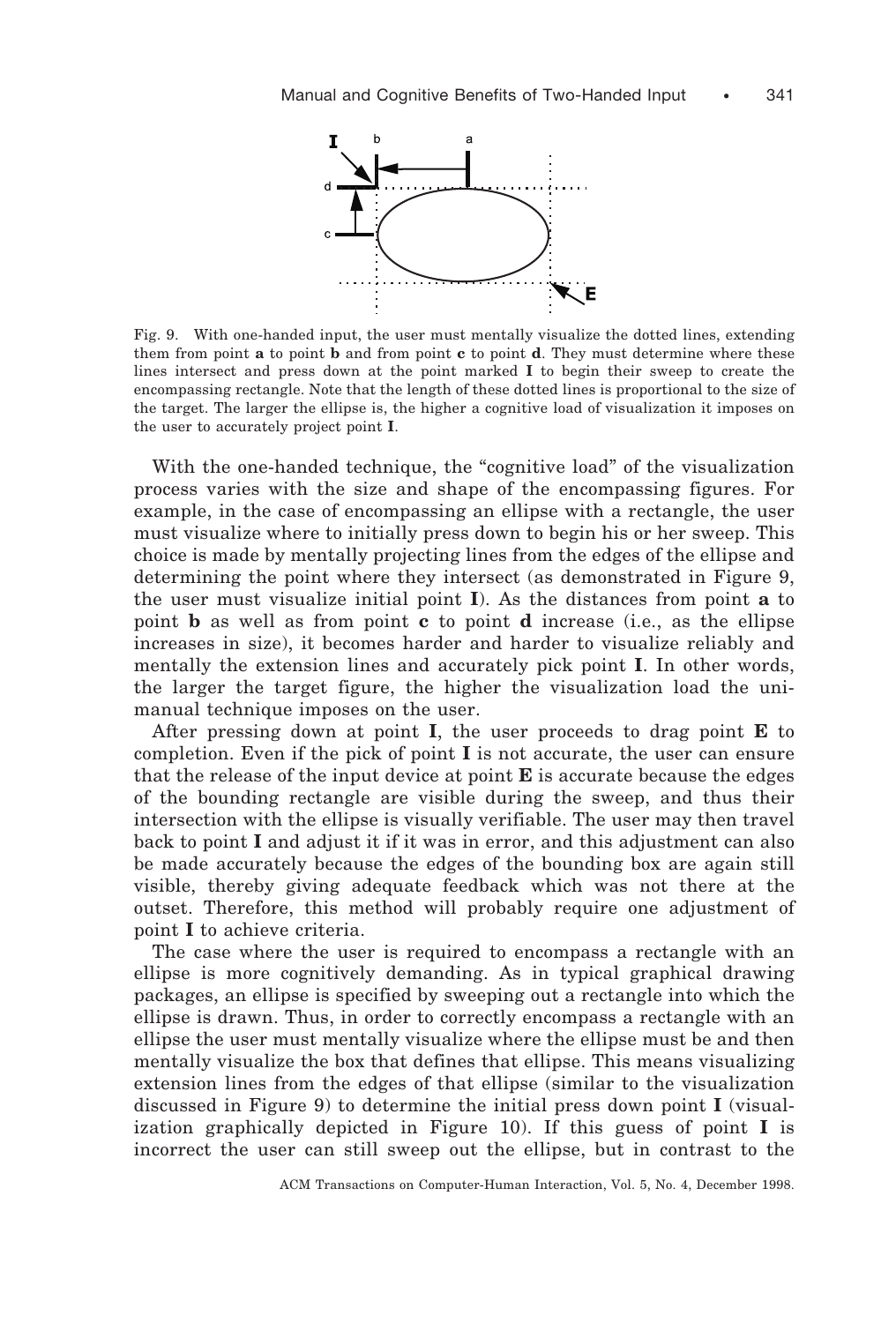

Fig. 10. A user must visualize the dotted ellipse which encompasses the rectangle. Then he or she must visualize the dotted extension lines and accurately pick the points marked **I**, as well as **E**.



Fig. 11. User must visualize the ellipse in order to find horizontal alignment of **I**, but must only project from triangle top point to find vertical alignment of **I**.

previous example, the release at point **E** is not visually verifiable. This is due to the fact that subsequent adjustments of point **I** will affect the overall placement of the ellipse. Thus the user may be forced to travel repeatedly between initial point **I** and the completion point **E** in order to achieve criteria. Again, these effects will be enhanced by size.

Finally, for the case of encompassing a triangle with the ellipse, the cognitive burden will lie somewhere between the previous two cases. The triangle has an advantage over the previous case in that the visualization of the vertical alignment of the first point (**I**) can be projected from the triangle's point (Figure 11). It is only for the horizontal alignment that one must visualize the encompassing ellipse. Therefore, the user has a slightly better chance at guessing point **I** fairly close to its actual location.

In short, in addition to the motor inefficiency of switching between two control points with one cursor, the traditional one-handed input also imposes a cognitive load of visualizing the correct control points. Such load increases as the size of the target figure increases, and some shapes (such as a rectangle, to be encompassed by an ellipse) impose a higher load than others (such as an ellipse to be encompassed by a rectangle).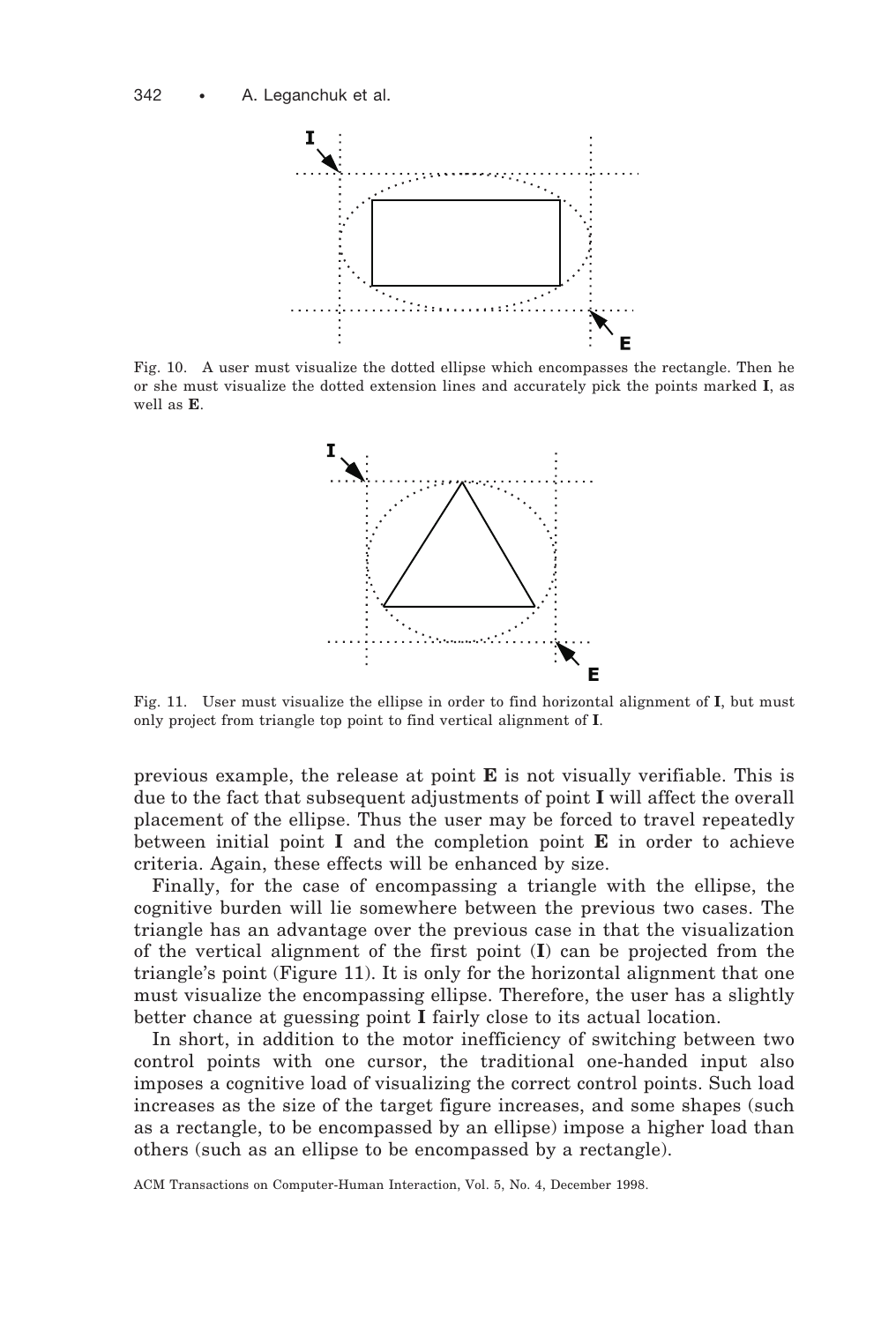With two-handed input techniques, the user does not have to switch between the two control points and hence gains a motor efficiency advantage. Furthermore, the need to mentally visualize the final locations of the lower-than-natural level of elements (control points) is also eliminated (externalized). The user hence also gains a cognitive advantage.

Therefore, working from these analyses, we established several predictions.

Based on the previous evidence of two-handed advantage [Buxton and Myers 1986; Kabbash et al. 1994], albeit with a new class of tasks, we predicted the following:

HYPOTHESIS 1. Both two-handed techniques (S2 and T2) will outperform the conventional unimanual technique (C1).

According to our notion of chunking and phrasing, efficient interactions are often marked by "chunking" task elements into greater units [Buxton 1995]. In the current task, the unimanual technique (C1) afforded the user to operate at the lowest level of chunking of the three techniques. Different components of the task (tool selection, sweeping, and multiple resizing) had to be carried out by multiple, separated motor tension "chunks" (press and release cycles; see Figure 6). The stretching with two hands (S2) technique, integrated the multiple resizing cycles into one continuous motor tension chunk, but still kept tool selection as a separate unit (Figure 7). The Toolglass technique (T2) integrated the entire task, from tool selection to area sweeping into one motor tension cycle (Figure 8). We hence expected the following:

HYPOTHESIS 2. Performance will improve with level of integration (chunking), from C1 to S2 and from S2 to T2.

As complexity increases, it becomes ever harder to mentally position the encompassing figure's corners. In the absence of feedback, it becomes increasingly difficult to visualize the task. Such a visualization process is cognitive, and it will play a significant role in participants' performance. Such an analysis predicted the following:

HYPOTHESIS 3. Performance difference between the one-handed technique and the two two-handed techniques will become more pronounced as more mental visualization or planning is required, i.e., as cognitive difficulty of the task increases.

#### 5.4 Apparatus

The experiment was performed on a Macintosh Power PC 6100/60 AV model with a 17-inch color monitor with  $832 \times 624$  pixel resolution, using a Wacom UD-1212R tablet [Wacom 1994] with "Multimode" capabilities (the tablet can sense two different devices simultaneously on its surface).

Participants held a Wacom four-button "puck" in their left hand and a "stylus" in their right hand. For the one-handed technique, only the stylus was used. These two devices are shown in Figure 12, held on the tablet.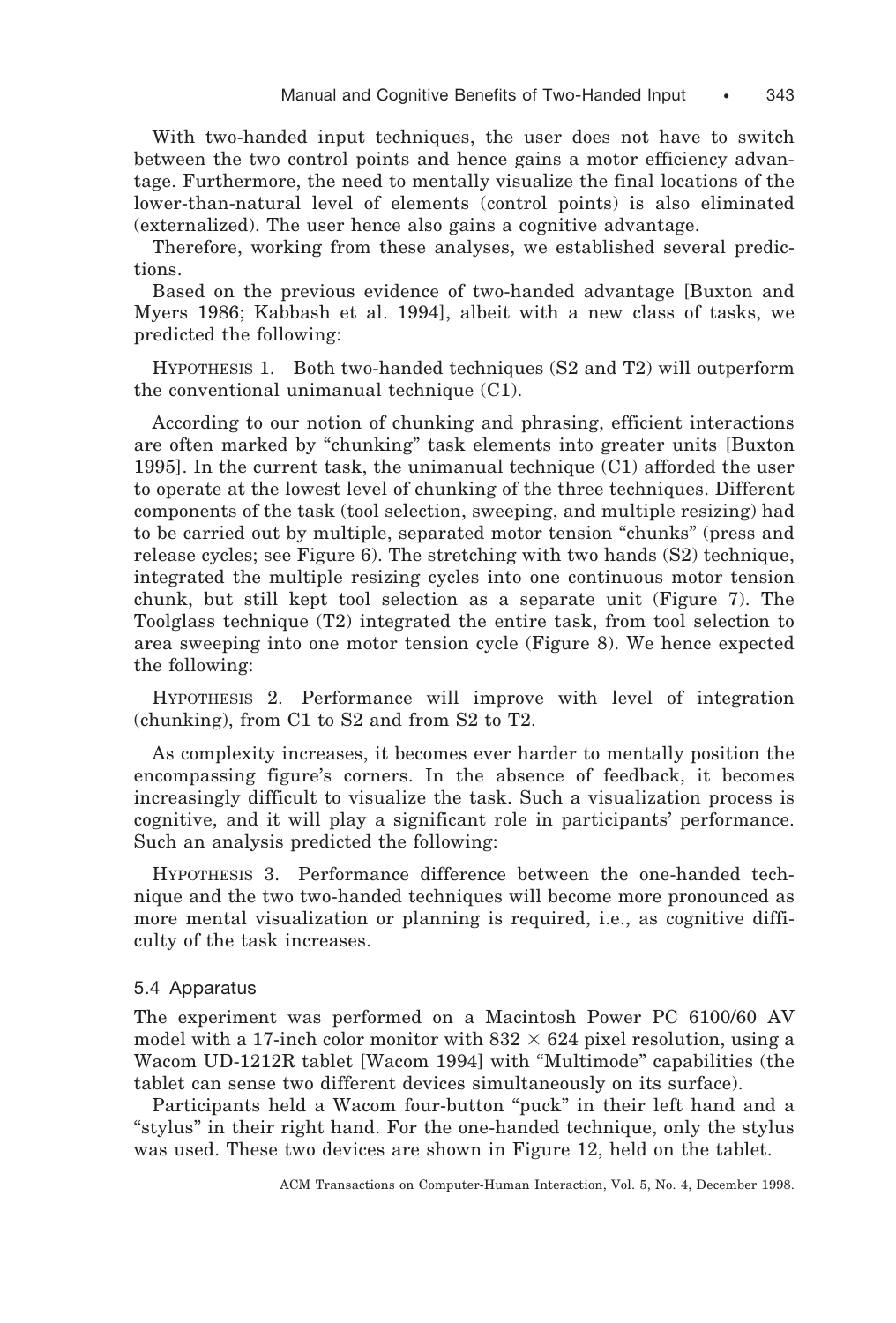

Fig. 12. The Wacom stylus and puck on the Wacom tablet.

The puck is simply a "mouse-sized" box with buttons on the top. Its "hot-point" (where the screen cursor tracks it) is defined by the junction of the cross hairs in the circular see-through area at the top of the device. The puck lies on the tablet surface, is held like a mouse, and glides over the surface of the tablet.

The stylus' "hot-point" is its tip. To move the screen cursor with the stylus, users held the stylus like a pen and moved it slightly above the surface of the tablet  $(0-5 \text{ mm})$ . If it were lifted too far from the surface of the tablet the cursor would freeze. It would resume movement once the device was brought close enough to be sensed again. Pressing down with the tip of the stylus was recognized as equivalent to a mouse button press.

The stylus and puck are untethered. For this experiment, the buttons on the puck and the barrel switch on the stylus were not used. The hot-point of the puck was also offset such that the screen cursor appeared to the right of the physical device to reduce physical collisions of the puck and stylus on the tablet surface.

The tablet was scaled such that a 21.7 centimeters (across) by 17.7 centimeters (down) area on its surface mapped to the complete computer monitor.

# 5.5 Participants

Fifteen people participated in this experiment, 12 males and 3 females. All participants were right handed. None had significant prior experience using an absolute positioning device such as the tablet, but most were very experienced computer users (use one every day). Most were novice users of computer drawing packages (use one 0%–25% of their total computer experience).

# 5.6 Design and Procedure

Each participant performed all three techniques in a within-subjects design. The experiment was a  $3 \times 6 \times 4$  factorial experiment (Technique  $\times$ Figure  $\times$  Size). Technique order was counterbalanced using a Latin Square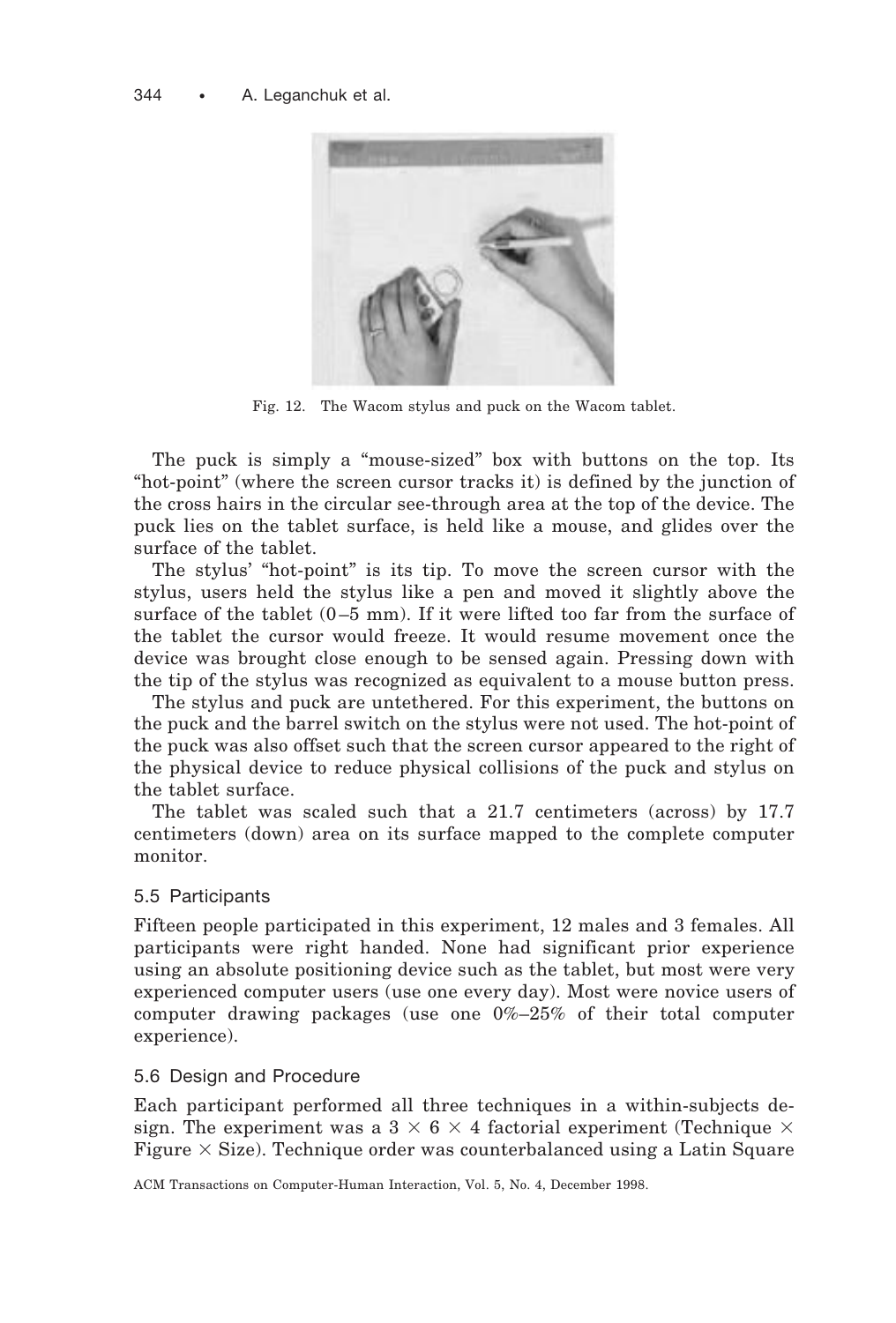| Technique | Mean Total Time<br>(seconds) | <b>Standard Deviation</b><br>(seconds) | <b>Standard Error</b><br>(seconds) |
|-----------|------------------------------|----------------------------------------|------------------------------------|
| C1        | 14.74                        | 8.16                                   | 0.30                               |
| S2        | 12.24                        | 7.26                                   | 0.27                               |
| ፐን        | 11.61                        | 8.61                                   | 0.32                               |

Table I. Mean Total Trial Completion Time for Experiment 1

design: 5 participants performed in the order of C1 S2 T2, 5 in S2 T2 C1 and 5 in T2 C1 S2.

Participants were first instructed verbally, outlining the general requirements of the task. Before attempting each technique, they received verbal instructions outlining the properties of the technique and one practice block consisting of 12 trials with random shape, size and length to width ratio.

After practicing, participants performed two blocks of trials. Each block consisted of 24 trials presented in a random order. The presented figure in each trial would be one of six shapes (Square, Rectangle, Circle, Ellipse, Equilateral Triangle, and Isosceles Triangle) and four discrete sizes (50, 130, 200, and 280 pixels). Each combination of size and shape would be seen once during the block, totaling up to the 24 trials in a block  $(6 \times 4)$ . The ratio of length to width for shapes without rotational symmetry was constant for all at 1:2. For example, a size = 50 square is  $50 \times 50$  pixels, and a size = 50 rectangle is  $50 \times 100$  pixels.

Participants took approximately one hour to complete two blocks for each of the three techniques. After completing all three techniques participants were administered a questionnaire to elicit subjective feedback.

### 5.7 Results

Total trial time was calculated as the time from selection of the tool to completion of the task. Overall, total trial time differed very significantly among techniques ( $F_{2,24} = 28.22$ , p < 0.0001). Table I shows the mean total trial time for the three techniques. We can see that two-handed techniques on the average save about 17% of the time it takes to do the same task using the conventional one-handed technique (C1).

Pairwise contrast tests for differences between means showed that both two-handed techniques were significantly better than C1 ( $p < 0.0001$ ), but that the two two-handed techniques (S2 and T2) were not significantly different from each other  $(p = 0.16)$ .

Subjectively, when asked which technique they liked best, users preferred S2 (stretching with two hands) over T2 (Toolglass with two hands) by 8 to 6, with one user preferring C1. When questioned about which technique they liked the least, 10 users expressed dislike for C1, and 5 users expressed dislike of T2. None of the users chose S2 as their least liked technique.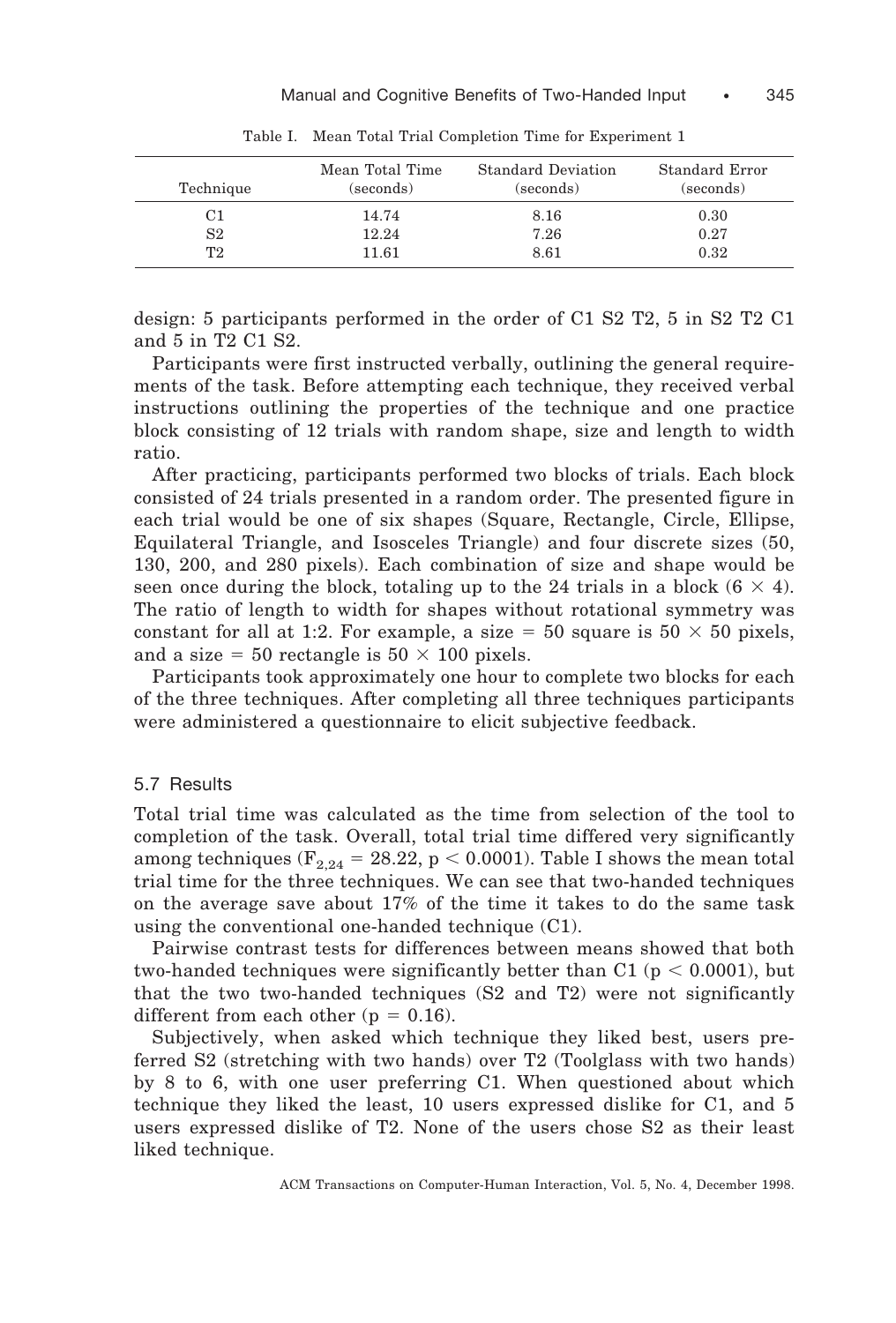

Fig. 13. Speed graphs of the left and right hands of a participant that took one attempt to complete the task using the S2 technique.

Measurements of the left and right locations were recorded every third of a second which enabled us to calculate rough speed estimations for the left and right hands. The speeds of the left hand tended to be slower than the speeds of the right. A sample is shown in Figure 13 from a participant that accomplished the task in one attempt (no need to reacquire the control points) using the S2 technique. A sample of one-handed trial (the C1 technique) is shown in Figure 14 from a participant who took four attempts to achieve task completion (had to reacquire four control points before getting the encompassing figure correct).

5.7.1 *Evidences of Cognitive Benefits in Two-Handed Input*. Thus far, the results have indicted that two-handed techniques were superior over the one-handed technique for practical purposes. Theoretically, the performance difference could be a result of either physical efficiency or cognitive characteristics of the techniques. One obvious physical motion difference between one-handed and two-handed techniques lies in the (re)acquisition of the control points (handles). With the one-handed technique, the user has to switch between two control handles (Figure 14). Each reacquisition of a control handle is a Fitts' law task. This alone could account for the entire performance difference between the one-handed and two-handed techniques. It is therefore informative to remove the control handle reacquisition times from all the conditions, although it is an inherent part of one-handed manipulation.

Control point reacquisition time was defined as the time from a button up to a button down. Note that a small percentage of the two-handed trials also required control point reacquisition, because the encompassing figure placement did not meet the accuracy criteria when the control points were released. However, this did not require the cursor to travel from control point to control point and thus did not increase trial completion time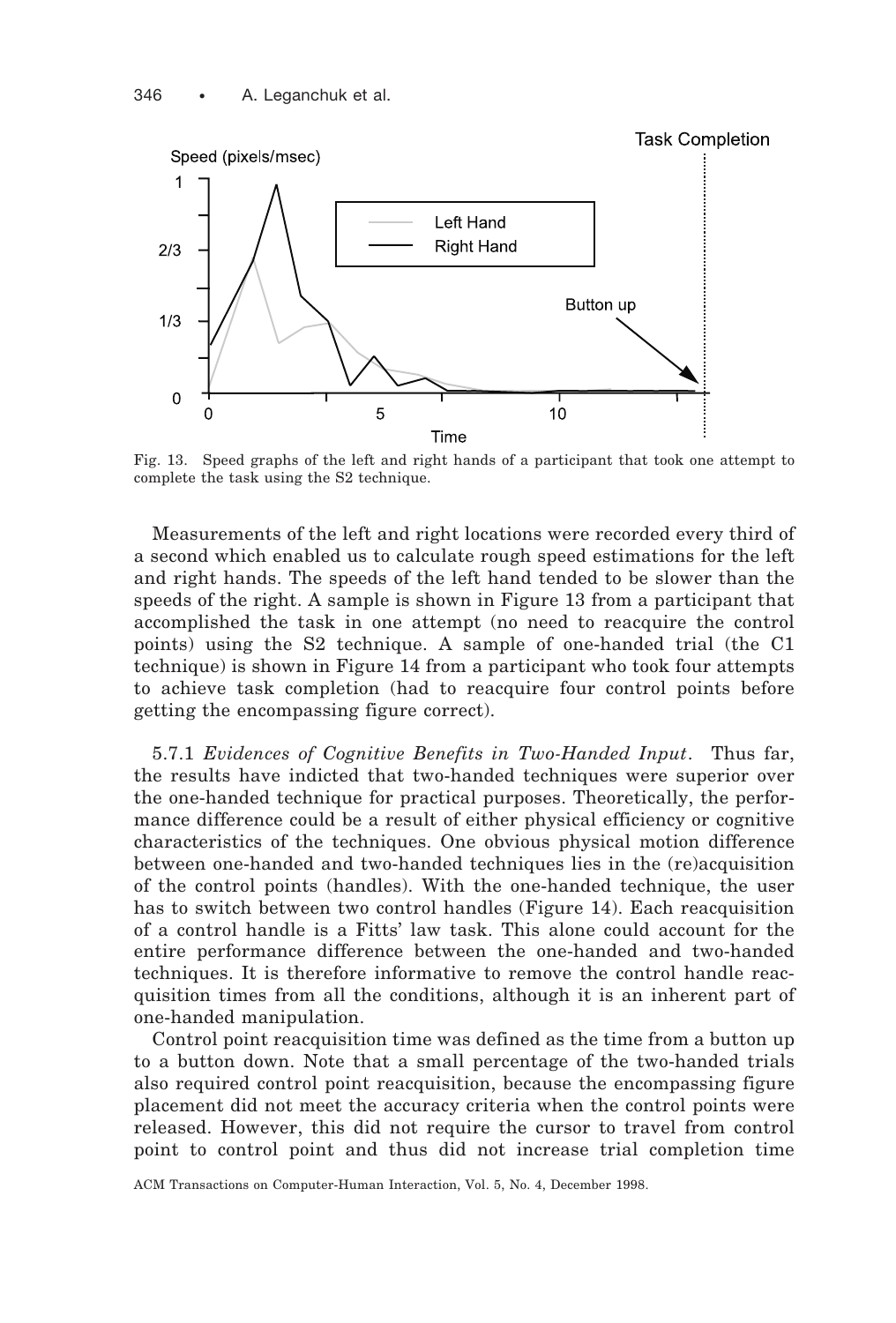

Fig. 14. Speed of the right hand of a participant who takes four attempts to complete the task using the C1 technique.

Table II. Mean Total Trial Completion Time after Removal of Reacquisition Time for Experiment 1

| Technique                              | Mean Total Time<br>(seconds) | <b>Standard Deviation</b><br>(seconds) | Standard Error<br>(seconds) |
|----------------------------------------|------------------------------|----------------------------------------|-----------------------------|
| C1<br>S <sub>2</sub><br>T <sub>2</sub> | 10.43<br>10.66               | 5.16<br>5.26                           | 0.19<br>0.20                |
|                                        | 9.92                         | 5.69                                   | 0.21                        |

significantly. The measures after removing control point reacquisition time are biased against the two-handed techniques because a participant's cognitive process is not necessarily halted during the reacquisition of control points.

After removing the control point reacquisition parts of the task, the one-handed and two-handed techniques became equivalent in terms of the amount of motion needed to complete the task. The cause of performance difference between one-handed and two-handed techniques after the removal could still be twofold: the physical motor efficiency difference due to the parallelism in the two-handed conditions and the cognitive visualization difference between the one-handed and the two-handed conditions. However, as analyzed earlier, two factors, i.e., size and shape of the targets, changed the amount of mental visualization needed. They therefore could serve as indicators of the importance of the cognitive factors in the performance differences between conditions.

The results after the removal of control point reacquisition times are shown in Table II. After the removal, we see no significant mean performance difference between the one-handed and two-handed techniques. However, there was a significant interaction between technique and size  $(F_{6,24} = 3.34, p < 0.01).$ 

As shown in Figure 15(b) (performance time after reacquisition time was removed), for the largest target whose final correct control points were the most difficult to visualize, two-handed techniques were significantly better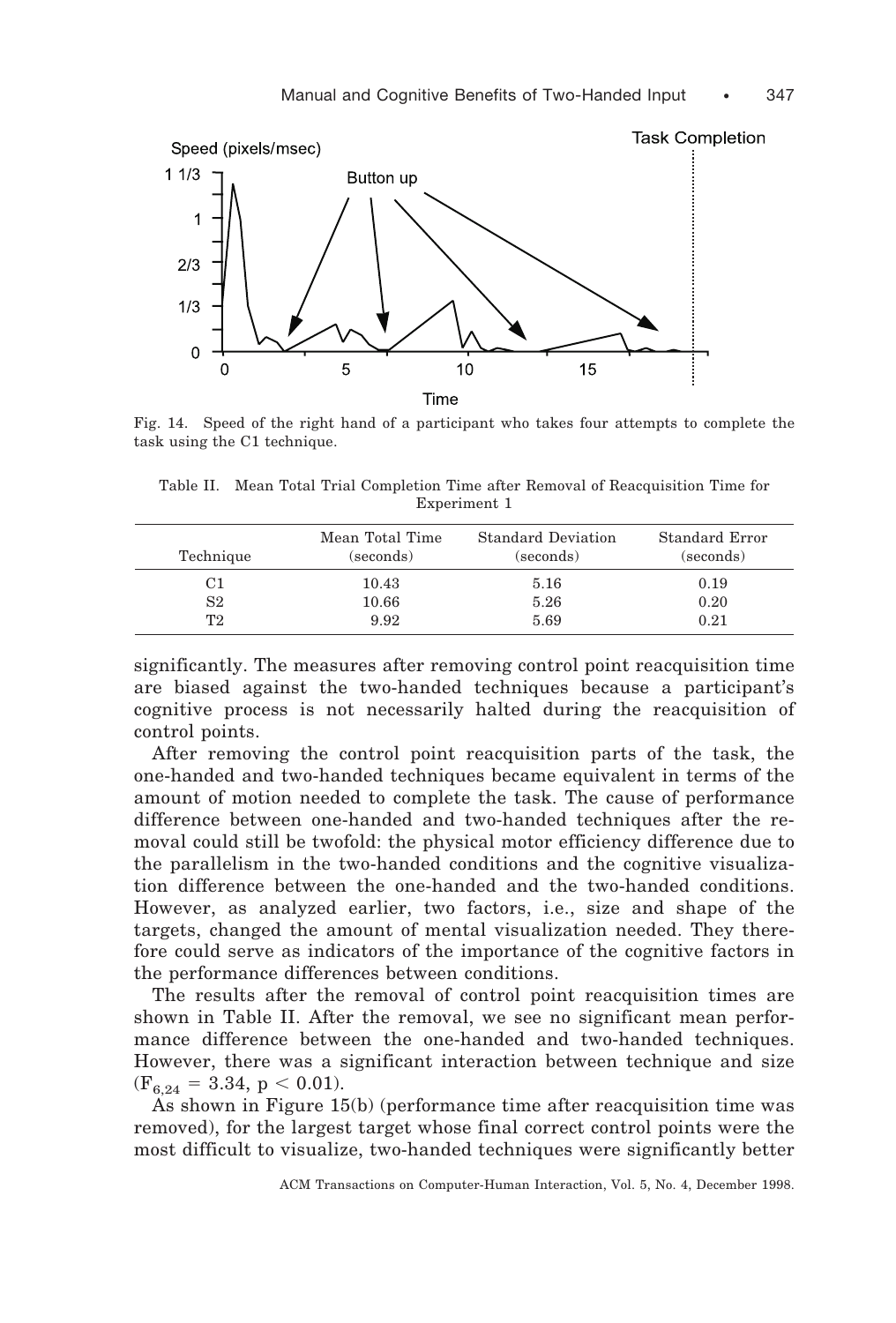

Fig. 15. Interaction of Size and Technique with 95% confidence error bars. (a) Total trial completion time. (b) Total trial completion time less control point reacquisition time.

than one-handed ( $p < 0.05$  for C1 vs. S2 and  $p < 0.05$  for C1 vs. T2). For the smallest target that did not require much planning and visualization, two-handed was in fact inferior to one-handed ( $p < 0.001$  C1 vs. S2) or was not statistically different from the one-handed technique ( $p = 0.84$  C1 vs. T2). If the advantages of the two-handed conditions were all due to the parallelism in the physical actions, we would expect at least equivalent performance to the one-handed for the smallest targets. Clearly, the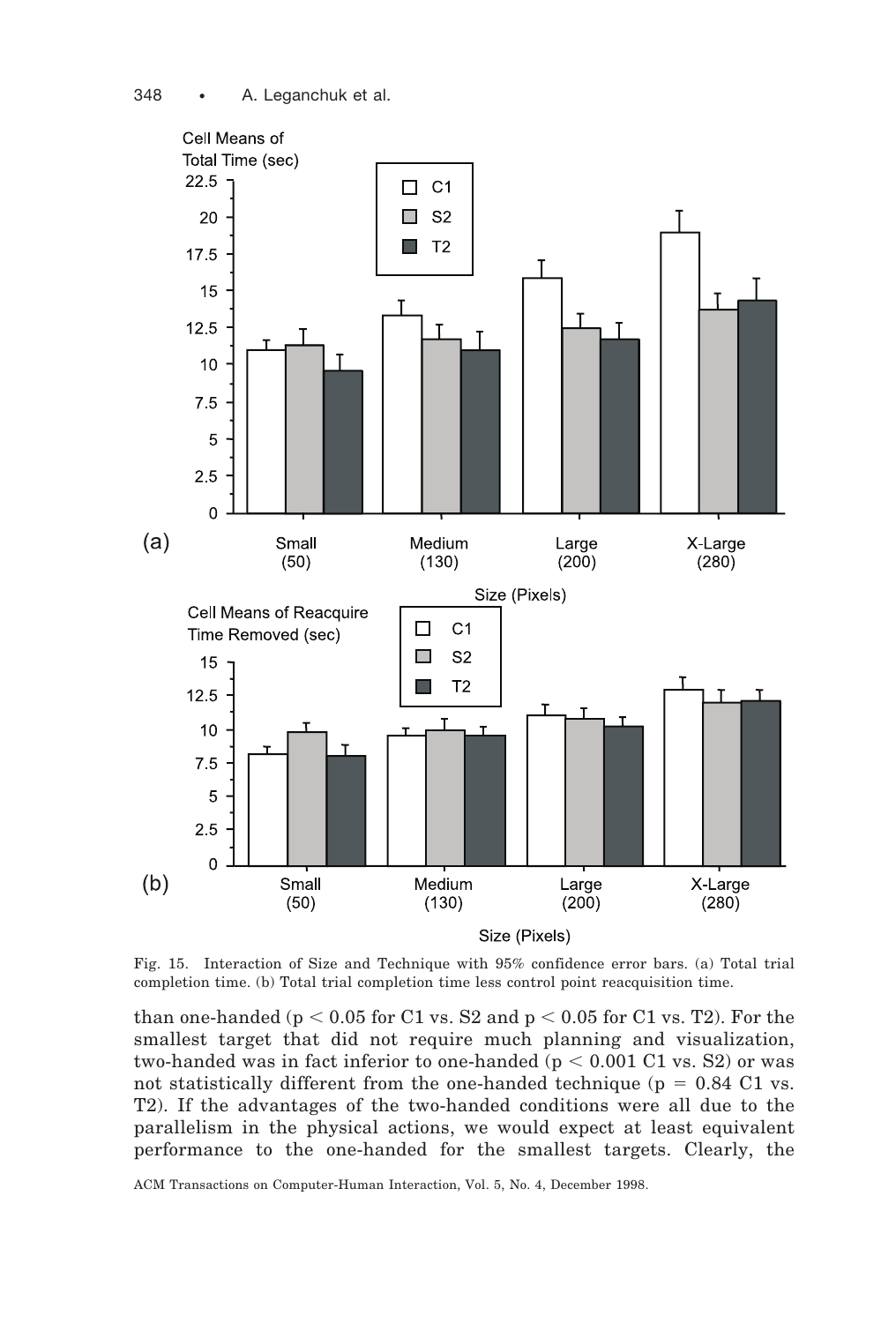

Fig. 16. Interaction of shape and technique with 95% confidence error bars. (a) Total trial completion time. (b) Total trial completion time less control point reacquisition time.

cognitive factor is an important contributing component to the performance difference between the one- and two-handed techniques.

Figure 16(b) shows the results after the removal of control point reacquisition time in relation to the shape of the targets. We can see for the cognitively more demanding shapes, such as the square, two-handed techniques were still significantly better than one-handed ( $p < 0.0001$  for both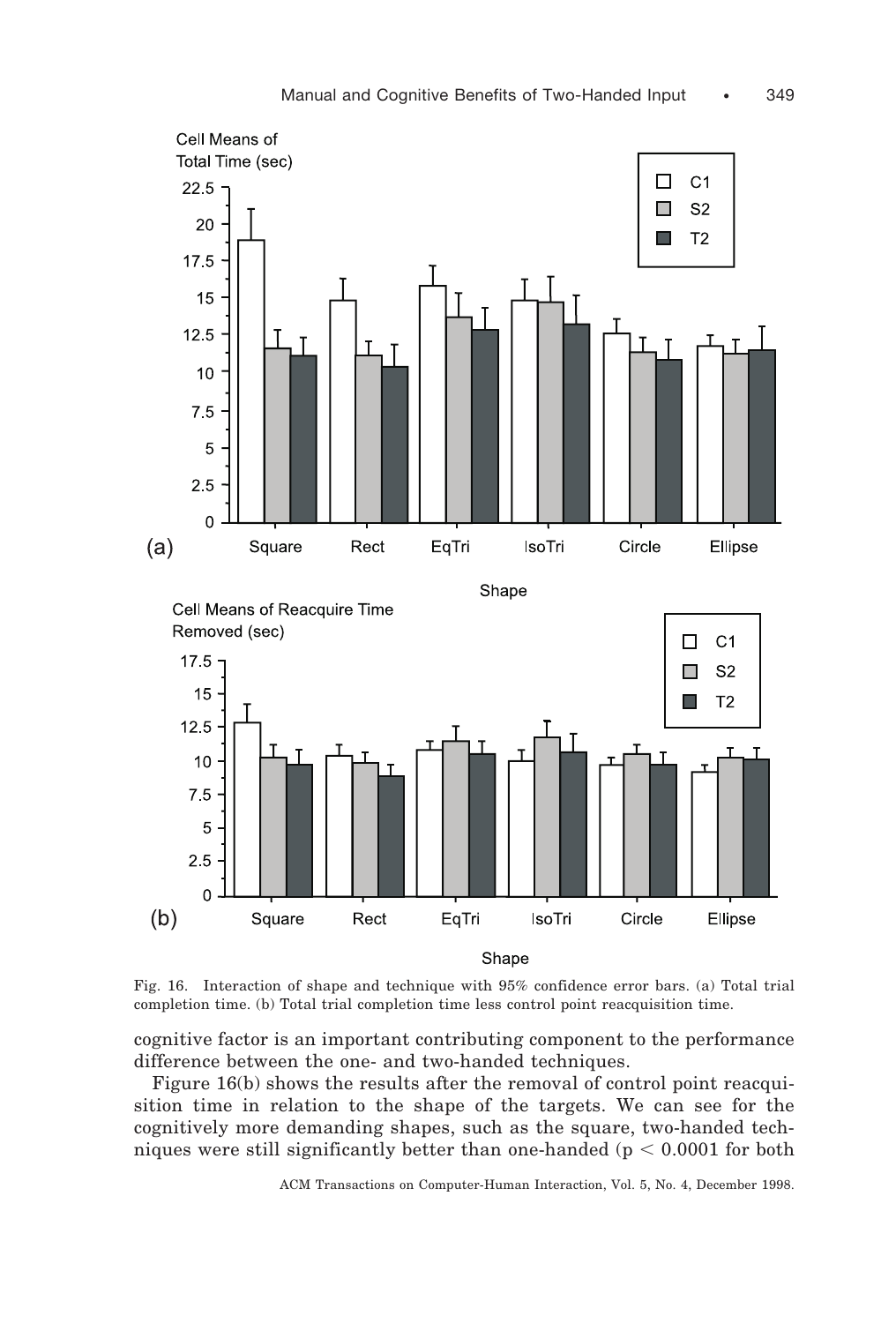C1 vs. S2 and C1 vs. T2). For cognitively less demanding shapes, such as the circle, there was no significant difference ( $p = 0.17$  for S2 vs. C1,  $p =$ 0.81 for T2 vs. C1). This again shows that the advantage of the two-handed techniques is both physical and cognitive.

Combining these two analyses (in relation to size and shape of the targets), we can conclude that the advantages of two-handed techniques found in this experiment suggest more than physical efficiency. We observed the trend that as the size increased or the shape became more difficult the two-handed techniques would outperform the one-handed technique to a greater extent. In other words, for high visualization load tasks (bigger size, difficult shape), we see an increased advantage with two-handed over one-handed techniques, even if the major time-motion factor is removed from the data. Such trends were statistically significant both before and after control point reacquisition time removal.

As cautioned by some experimental psychologists [Poulton 1966; 1989], a common pitfall of within-subjects design of an experiment is the asymmetrical skill transfer effect. That is, with a within-subjects design, the actual skill transfer from one condition to another might not be symmetrical, even though participants' exposures to the conditions are equalized. This appears to be true of this experiment. The interaction of technique and order was shown to be a very significant factor ( $F_{4,24} = 11.65$ , p < 0.0001).

The ordering effect did *not* significantly influence the trend that as size increased, the two-handed techniques outperformed the one-handed technique to a greater extent. The three-way interaction of Technique  $\times$  Size  $\times$ Order was insignificant both before ( $F_{12,72} = 0.77$ , p = 0.68) and after  $(F_{12,72} = 0.79, p = 0.66)$  the control points reacquisition time removal. Likewise, Technique  $\times$  Shape  $\times$  Order was also insignificant both before  $(F_{20.120} = 1.32, p = 0.18)$  and after  $(F_{20.120} = 1.33, p = 0.17)$  the control points reacquisition time removal. This shows that the evidence of cognitive benefits in the two-handed conditions still hold regardless of the asymmetrical transfer effect.

We believe the asymmetrical skill transfer is related to the fact that the users did not have enough time to learn how to use the tablet (recall none had significant prior experience). This called for a followup experiment that would give users more time to learn the input devices as well as the techniques. In addition, following the evidence of cognitive benefits in two-handed interaction, we decided to use only the cognitively more demanding targets (large sized square and triangle shapes). We also changed the feedback design to give more rapid feedback as discussed in the next section. The was due to the fact that it was observed during the first experiment that users frequently missed the target figure by a pixel or two when they thought they were accurate. The users would not know they missed the target until they released the input device. This delayed feedback might hinder one of the cognitive advantages of two-handed input (rapid feedback toward goal state).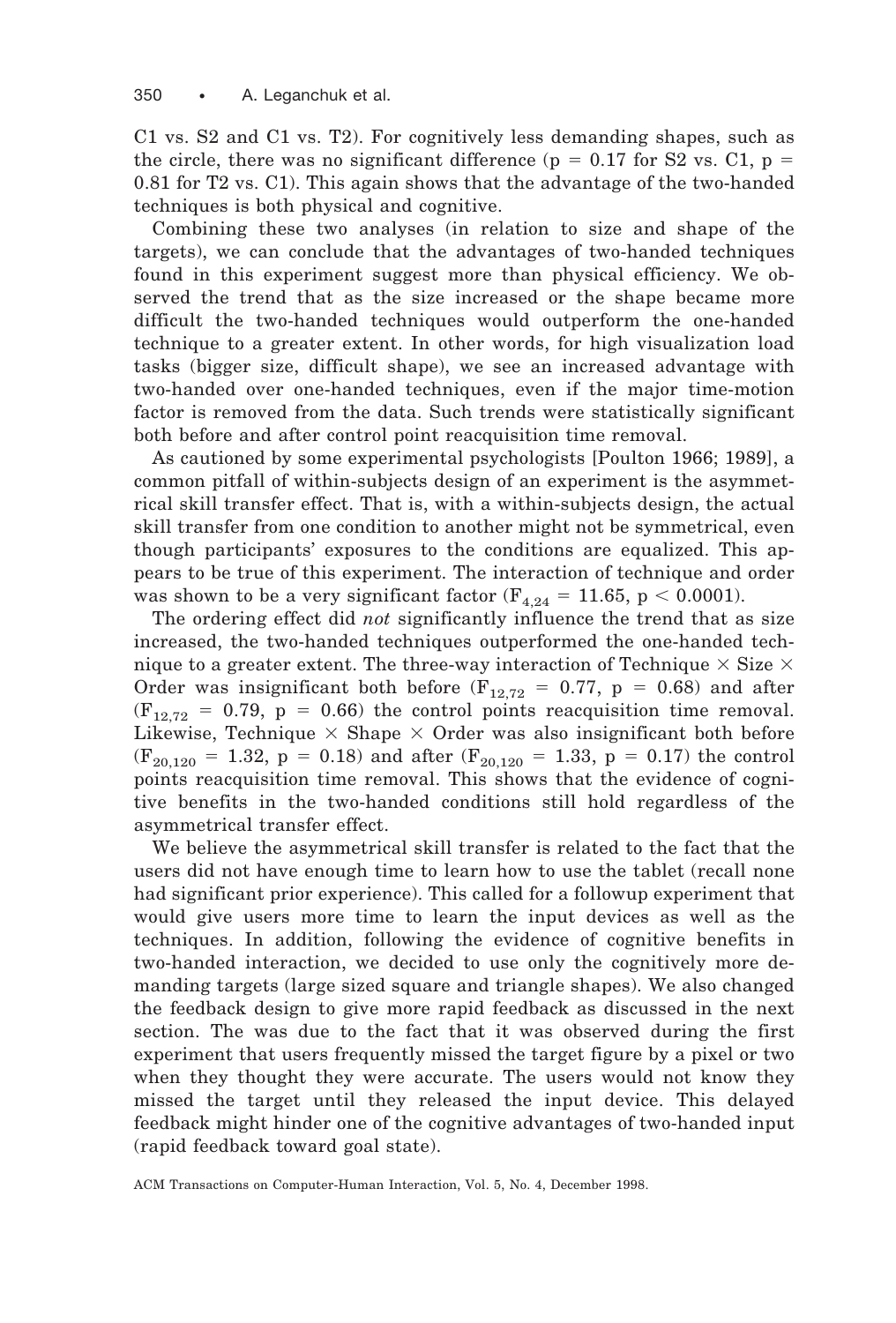# 6. EXPERIMENT 2

A follow-up experiment was conducted mainly for the purpose of clarifying if asymmetrical skill transfer would still be a significant factor if more practice were given to each technique tested. In addition, the feedback method that might have hindered the task performance was also modified.

# 6.1 Task

As previously mentioned, more rapid feedback was provided in this experiment. This was achieved by providing the red highlights when the user's encompassing figure arrived at the correct spot, regardless of whether the drag had been released. Once the drag was released the figure was evaluated again, and if all points still matched, the system would record the trial as complete.

# 6.2 Techniques

In the first experiment there was no significant difference between the performance of the two bimanual techniques. We chose to study only one of the two bimanual techniques, the "Stretching with Two Hands" (S2) technique. This technique was chosen over the Toolglass technique (T2) because no further improvement was found with the T2 technique, which integrates menu selection into two-handed input. We also noted in the first experiment that most participants disliked the T2 technique.

# 6.3 Apparatus

We used the identical experimental setup as for the first experiment.

# 6.4 Participants

Eight people participated in this experiment, 6 males and 2 females. All participants were right handed and had not participated in any previous two-handed experiment. Only one participant had significant prior experience using a tablet. All participants were experienced computer users (used one every day).

# 6.5 Design and Procedure

We restricted this experiment to the shapes and sizes that were previously analyzed as being cognitively more demanding. Only the square, rectangle, equilateral triangle, and isosceles triangle were used for presentation shapes. Therefore the encompassing figure was limited to an ellipse shape. Participants were still required to choose the ellipse tool to start each trial. A random set of sizes,  $+/-$  30 pixels of the largest size used in the first experiment (280 pixels), was generated and presented to all participants. The ratio for shapes without rotational symmetry was constant for all at 1:2.

The overall reduction of experimental conditions (the number of techniques as well as reduced set of stimuli) allowed us to give more time for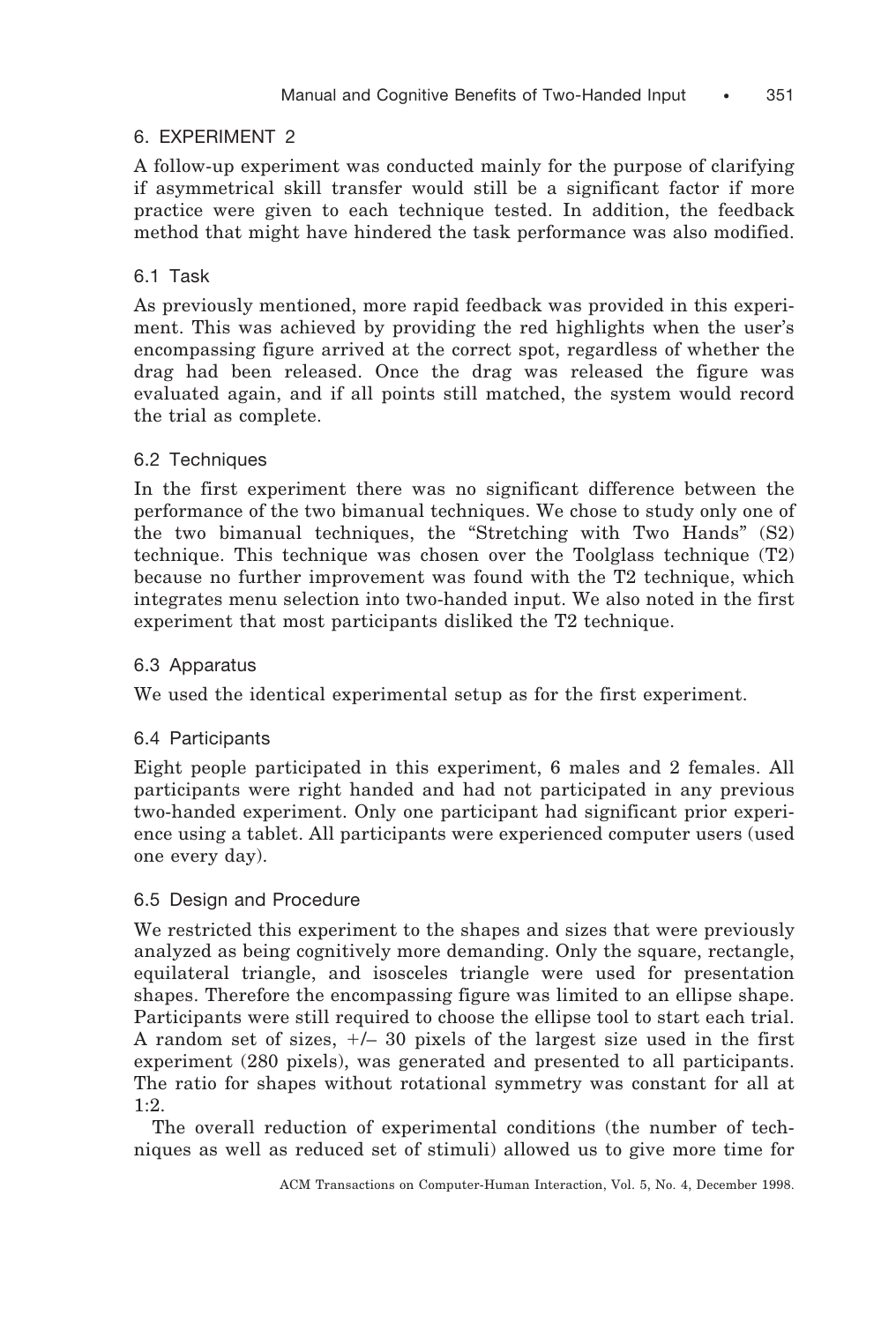#### 352 • A. Leganchuk et al.

| Technique | Mean Total Time<br>(seconds) | <b>Standard Deviation</b><br>(seconds) | Standard Error<br>(seconds) |
|-----------|------------------------------|----------------------------------------|-----------------------------|
| C1        | 15.84                        | 7.18                                   | 0.33                        |
| S2        | 9.60                         | 5.20                                   | 0.24                        |

Table III. Mean Total Trial Completion Times for Experiment 2

participants to perform each technique with each type of target. In addition, we also reduced our block size to 12 trials per block.

Participants were first instructed verbally, outlining the general requirements of the task. Before attempting each technique, participants received verbal instructions outlining the properties of the technique and completed one practice block consisting of 12 trials with random shape, size, and length to width ratio.

All participants were able to complete five blocks of each technique in less than one hour. Participants were administered a questionnaire after completion of all trials, to elicit subjective feedback.

# 6.6 Hypotheses

The order effect probably confounded the main effect (performance difference between techniques) in the first experiment. Such an order effect might reduce to be insignificant, as more experience was given to each technique in this experiment. The selection of size and shape was intended to be more cognitively demanding for unimanual techniques, and the design of instantaneous feedback of being on target was intended to facilitate the visualization process (another cognitive factor). With these changes, we hypothesized that the two-handed condition would outperform the one-handed condition to a possibly greater extent in this experiment than in Experiment 1.

# 6.7 Results

Total trial completion time differed significantly between the two techniques ( $F_{1,6}$  = 89.08, p < 0.0001). Table III shows the mean total trial time for each technique. The two-handed technique resulted in a time savings of about 39%.

In comparison to the results from the first experiment, the mean completion time using the one-handed technique has increased about one second for this experiment while the mean completion time using two-handed technique total time has decreased by over two seconds. Recall that in this second experiment we used only the more cognitively demanding targets (larger sizes and difficult shapes). We also provided rapid feedback and more practice with both techniques.

The interaction of technique and order is not significant ( $F_{1,6}$  = 9.64, p = 0.77), suggesting the asymmetrical skill transfer is no longer a significant effect. We therefore conclude that the different characteristics between the two techniques are stronger than the skill transfer effect.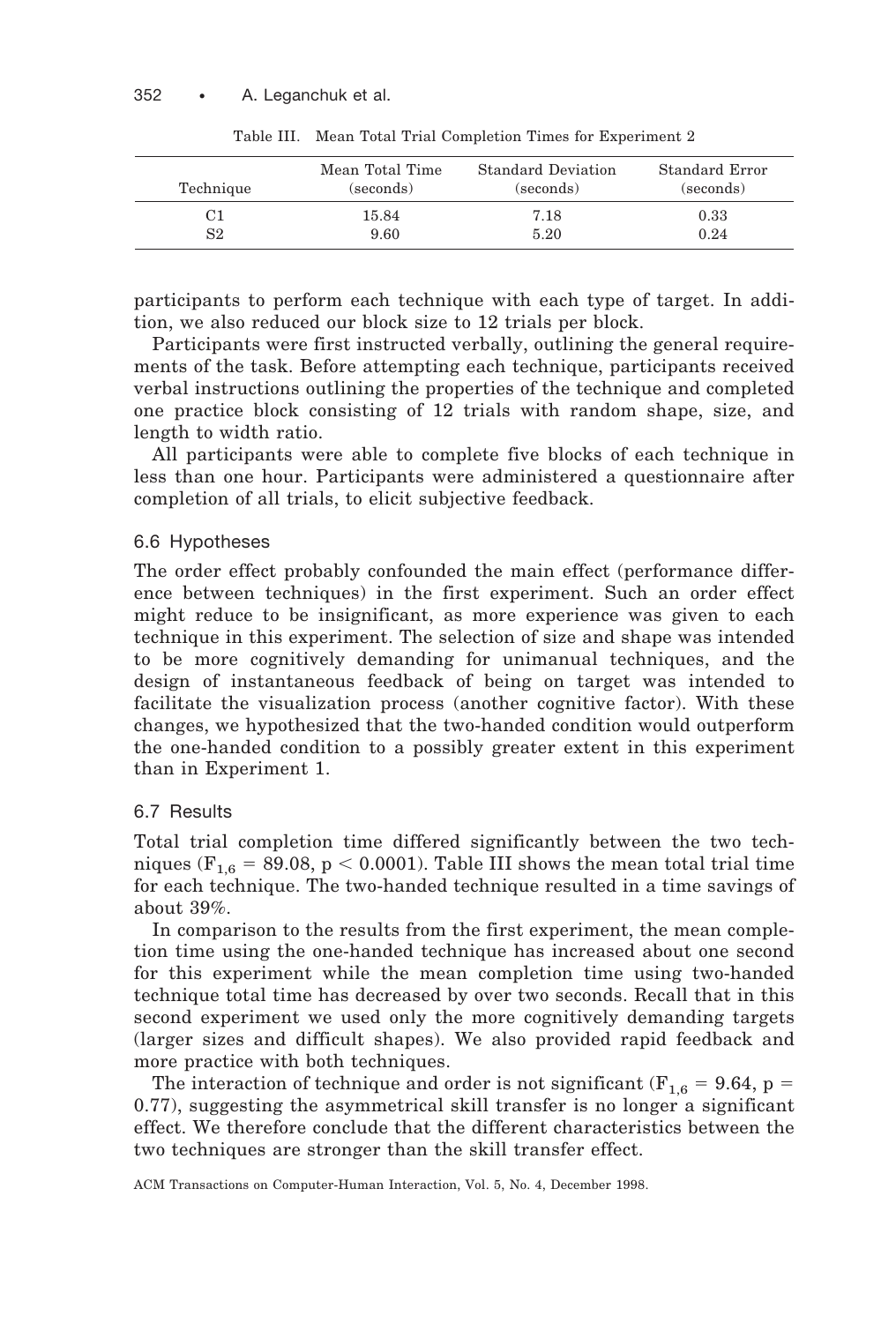

Fig. 17. One- and two-handed technique total trial completion time in relation to experimental blocks with 95% confidence error bars.

Learning improved both techniques significantly ( $p < 0.005$ ), and the two-handed technique (S2) was consistently better than C1 for all blocks (Figure 17). The interaction of technique and block was not significant ( $p =$ 0.27). We hence do not expect further practice will change the results of this experiment.

As discussed earlier, some shapes of targets are more difficult for the unimanual (C1) technique, due the greater difficulty of visualizing the correct control point locations. On the other hand, such shape differences should not affect two-handed techniques, since the visualization process is externalized. Indeed, pairwise contrast tests revealed no significant differences among means of different shapes with S2, but C1 varied significantly with shape (Figure 18(a)). In particular, Square vs. Isosceles Triangle, Square vs. Rectangle, and Square vs. Equilateral Triangle were significantly different  $(p < 0.01)$  with the C1 technique

Again, we removed the control point reacquisition time from the total completion times in order to remove the time-motion disadvantage of the one-handed technique. Technique was still significant ( $F_{1,6} = 25.46, p <$ 0.005). Figure 18(b) shows the results of our analysis in relation to the shape of the targets. For all shaped targets, S2 was faster than C1 (p  $\lt$ 0.01).

We can also see from Table IV that overall, even after control point reacquisition time removal, S2 still outperforms C1 by about 23%.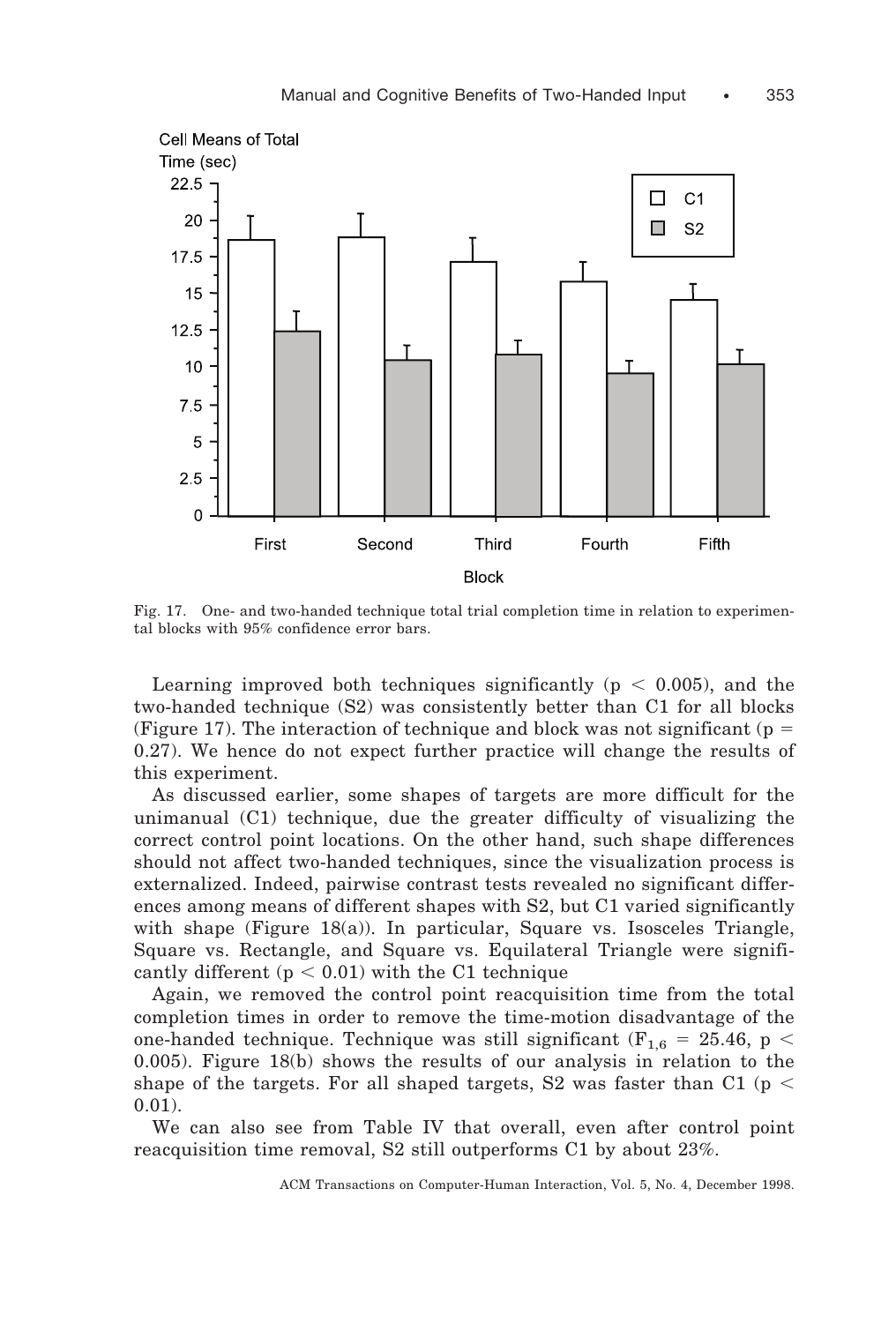

Fig. 18. Interaction of shape and technique with 95% confidence error bars. (a) Total trial completion time. (b) Total less control point reacquisition time.

We also recorded the number of errors, i.e., the number of times that the participant had to reacquire control point(s) and to adjust the encompassing figure. Variance analysis showed that the *only* significant factor to error rate was technique ( $p < 0.001$ ). None of the other main effects or interaction terms was significant. On average, participants made 4.2 adjustments with the C1 technique and only 0.77 adjustments with the S2 technique in each trial of the task. Figures 19 and 20 illustrate the number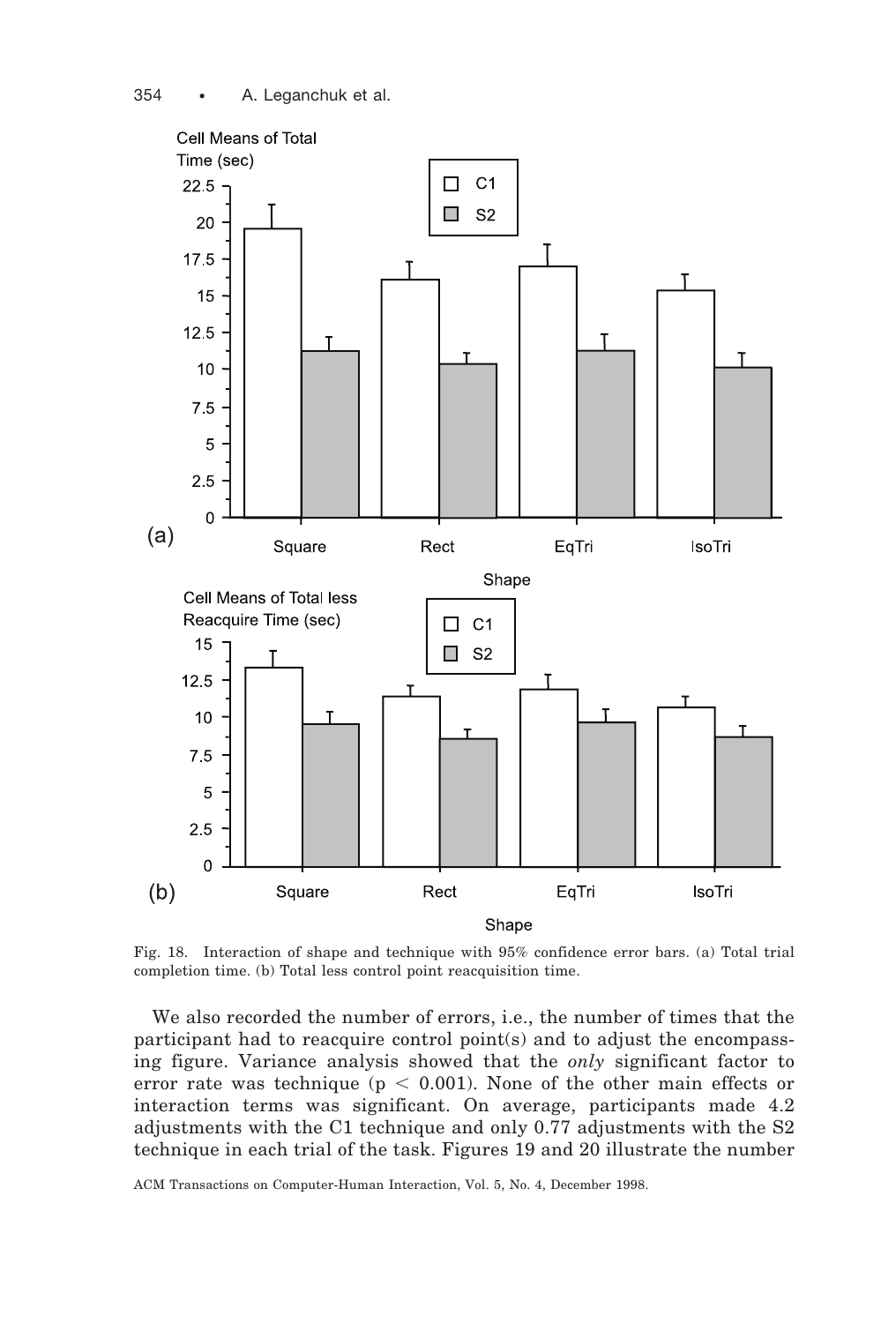| Technique | Mean Total Time<br>(seconds) | <b>Standard Deviation</b><br>(seconds) | Standard Error<br>(seconds) |
|-----------|------------------------------|----------------------------------------|-----------------------------|
| C1        | 11.72                        | 5.09                                   | 0.23                        |
| 82        | 9.03                         | 4.30                                   | 0.20                        |

Table IV. Mean Total Trial Completion Times with Reacquisition Times Removed for Experiment 2



Fig. 19. Means of error in one trial with 95% confidence error bar as a function of experimental blocks.

of errors as a function of experimental blocks and shape. The large error disparity between the two techniques was in conformity with our early analysis: with the one-handed technique, due to the cognitive difficulty of mentally visualizing the control points forced upon the user, the participants often had to make a commitment to a control point that was not accurate, so they had to reacquire and adjust it later. In contrast, with the two-handed technique, the need of searching for the control point became externalized. The user only had to rely on perceptual and motor skills to explore the accurate control points, with their resulting consequence continuously displayed. Interestingly, even with the two-handed technique, the participants still occasionally dropped the control points and then realized they were not on target.

Different from trial completion time, which was improved significantly over the five blocks of the experiment, the number of errors did not change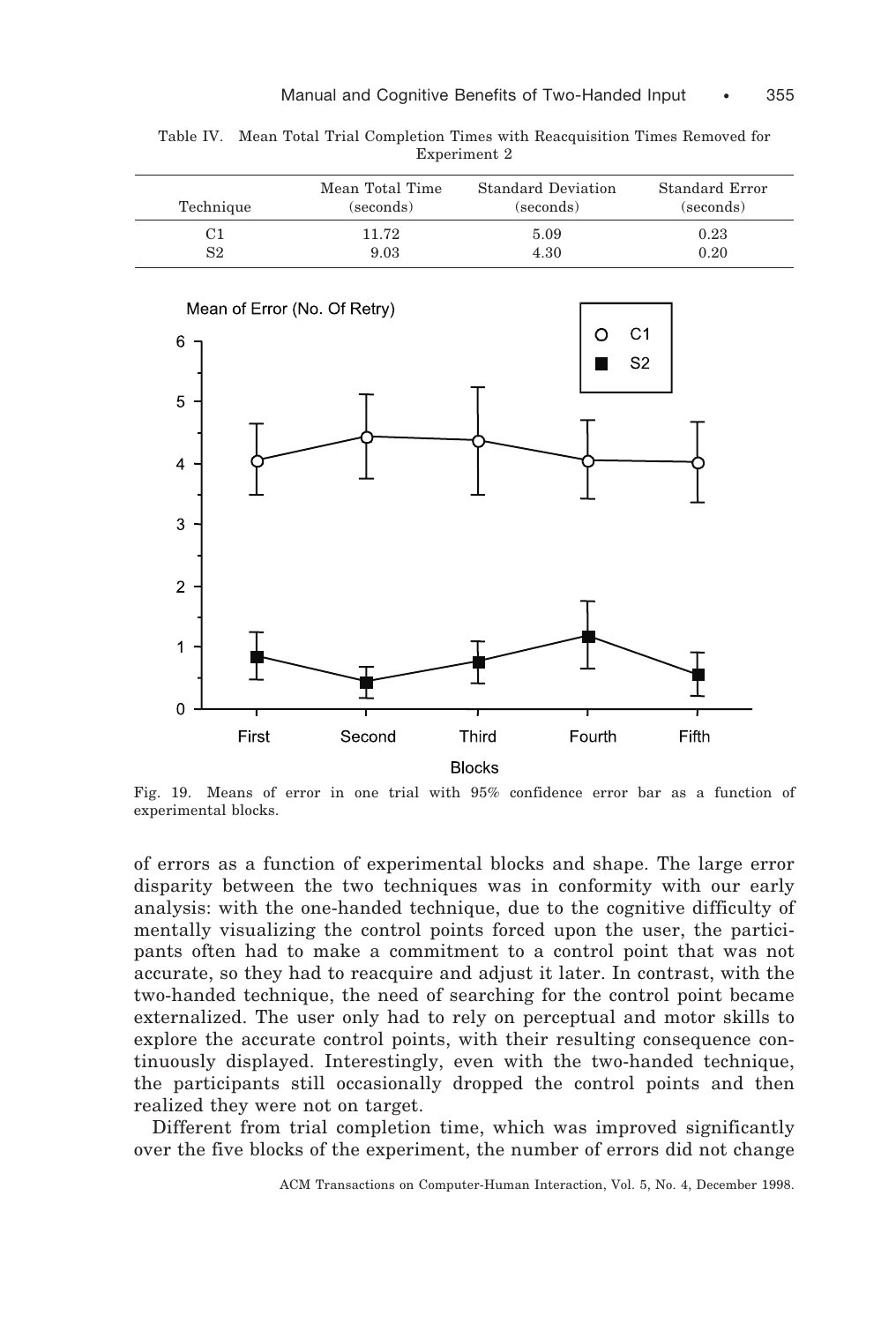

Fig. 20. Means of error with 95% confidence error bar as a function of target figure shape.

significantly in the course of the experiment ( $p = 0.74$ , Figure 19), suggesting that the cognitive difficulty of projecting correct control points and the misperception of being on target were too inherent to overcome by learning in the experiment.

# 7. CONCLUSIONS AND DISCUSSIONS

The two experiments presented in this article provide rich information on how two-handed input differs from one-handed input. This section organizes our major conclusions around our initial hypotheses.

HYPOTHESIS 1. Both two-handed techniques (S2 and T2) will outperform the conventional unimanual technique (C1).

The results clearly support this hypothesis. As measured by total trial completion time, performance was about 17% faster in Experiment 1 and 39% faster in Experiment 2. This supports previous findings such as Buxton and Myers [1986] and Kabbash et al.[1994]. It is important to note that the current finding is based on an entirely different class of tasks (area sweeping), thus establishing the research of two-handed input on a broader ground.

HYPOTHESIS 2. Performance will improve with level of integration (chunking), from C1 to S2 and from S2 to T2.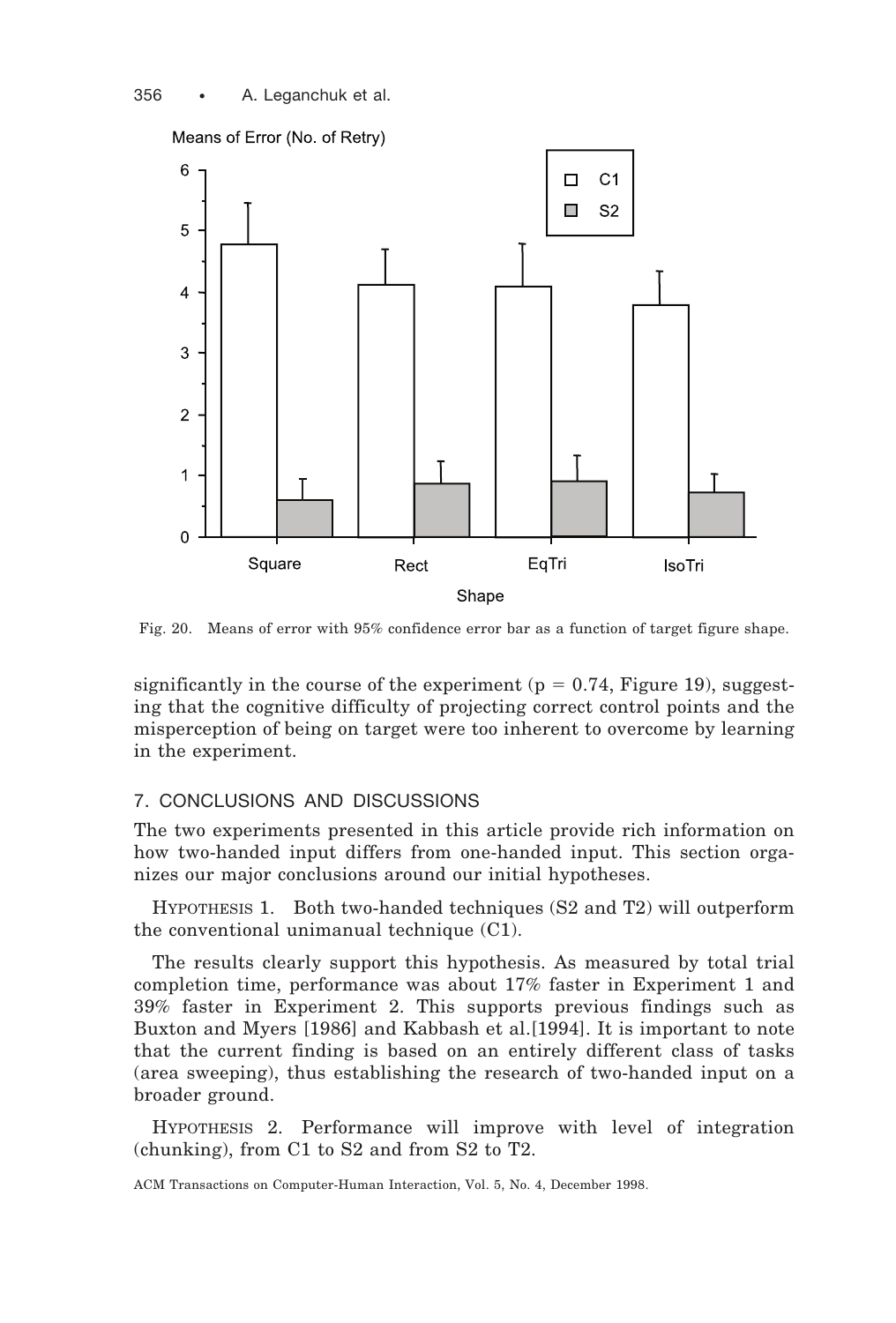This hypothesis was only partially true. The hypothesis assumed that the higher the degree of chunking the interaction techniques supports, the more efficient the user could become. Our results showed such a prediction was not always correct. Certainly, performance improved when specifying the two corners of the swept-out area were integrated (S2—"Stretching with two hands" technique). However, no improvement was found when the sweeping subtask was further integrated with the tool selection subtask using the Toolglass technique. This suggests that the design of the machine interface should support an appropriate level of chunking. No additional advantage could be gained when two cognitively distinct subtasks (tool selection and sweeping) were integrated in the interface design.

Another factor that may have reduced the effectiveness of the Toolglass technique was that even though an offset was built into the system, by offsetting the effective input location of the puck, the participants still appeared to expect the puck and stylus to physically overlap. This may have been due to the fact that the on-screen representations—the tool palette and the cursor—overlapped. This confusion could arise due to the fact the input space was shared by two hands: both stylus and puck operated within the same coordinate space. In fact, one participant initially lifted the pen and attempted to click within the plastic cross hairs area of the puck.

HYPOTHESIS 3. Performance difference between the one-handed technique and the two two-handed techniques will become more pronounced as more mental visualization or planning is required, i.e., as cognitive difficulty of the task increases.

This hypothesis was supported by the data. For the cognitively less demanding tasks (smaller size or shapes whose encompassing figure's control points are easier to be mentally visualized) we see the performance of the two-handed technique was similar or even inferior to that of the one-handed technique. However, as the tasks became more cognitively demanding (larger size, harder shape for mentally visualizing the correct control point placements), we see that two-handed has a significant performance gain (Figures 15 and 16). Note, that as size increases, in addition to increased visualization load, the physical load of the task increases according to Fitts' Law, in a logarithmic scale. Nevertheless, we see that the performance gap between one-handed and two-handed, as size increases, actually grows at a greater than logarithmic rate. In the second experiment, we only chose the target size and shape that were cognitively demanding. We also provided more rapid feedback to all conditions. Consequently, we see an even greater difference between the one-handed and two-handed conditions. This again suggests that the performance difference between one-handed and two-handed techniques cannot be explained by physical efficiency alone.

In summary, the present work extends two-handed input into a new class of tasks. Furthermore, the experiments and analyses advance the theoretical understanding of two-handed input. As our literature review showed,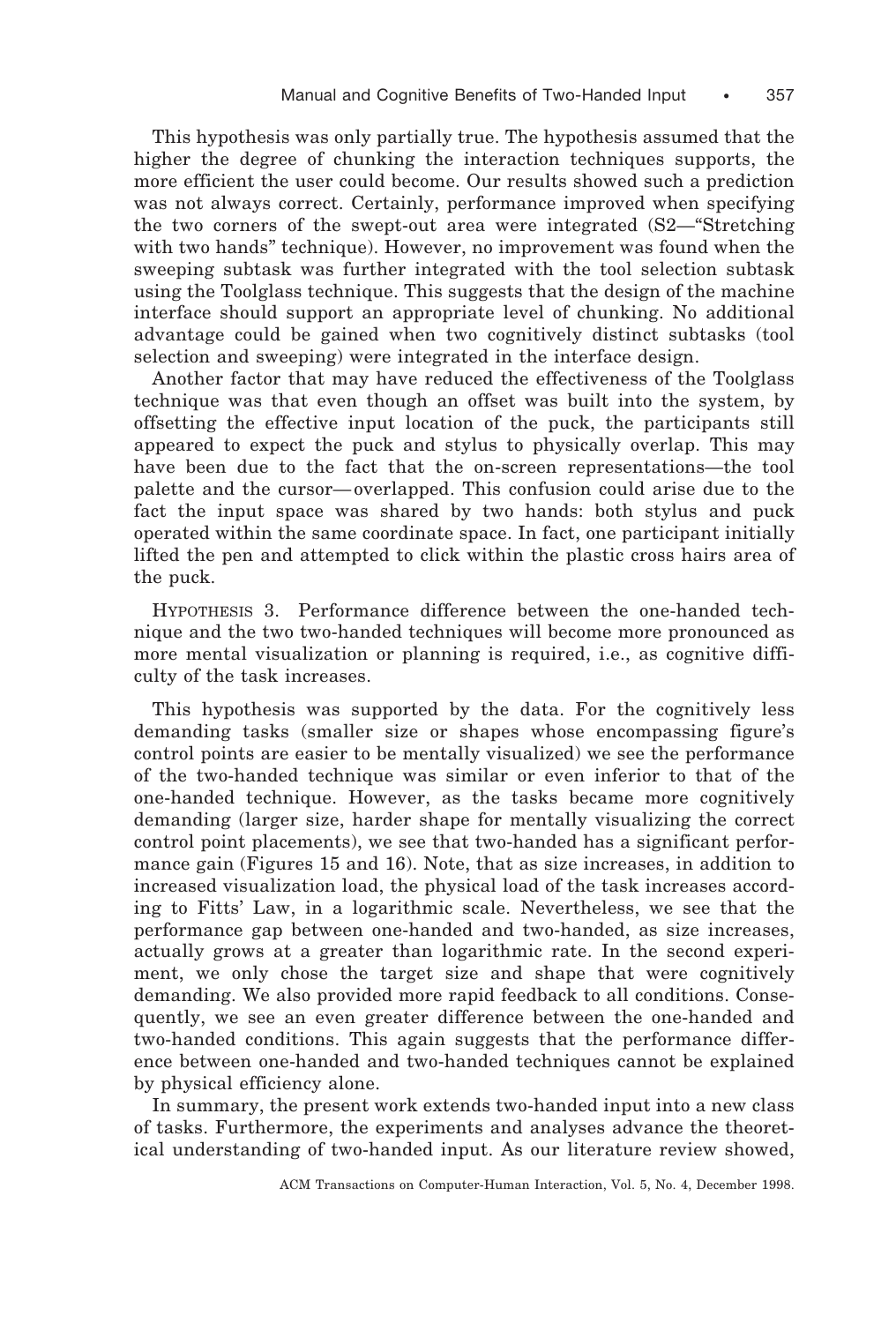#### 358 • A. Leganchuk et al.

two-handed input has made significant progress in the past decade. The introduction of the kinematic chain theory of human bimanual function greatly enriched the theoretical foundation of two-handed input design, in terms of the different functions that each hand has. However, the KC theory does not explain why two hands can be better than one hand for computer input. The present work provides a complimentary perspective. We base our analysis of two-handed input on the concept of chunking and phrasing and argue that the advantage of two-handed input is both manual (physical) and cognitive. When a user can manipulate the entire object with two hands as an integrated chunk that is greater than the separate elements as in unimanual input, both manual (elimination of repeated control points reacquisition) and cognitive (reduction of mentally visualizing the control points) advantages were gained. Our experiments showed that as the task became more cognitively demanding (more visualization required), the advantage of two-handed input over one-handed input became more pronounced. We believe that to give users the ability to use both hands and manipulate the task at a natural level of chunking is a logical and an inevitable trend for a broad range of human-computer interaction applications.

### ACKNOWLEDGMENTS

We thank the members of the Input Research Group at the University of Toronto for their valuable input. We would also like to acknowledge the contributions of the anonymous reviewers and our editor Bonnie John for their helpful and constructive reviews which have substantially improved the article.

#### **REFERENCES**

- ANDERSON, J. R., Ed. 1980. *Cognitive Skills and Their Acquisition*. Lawrence Erlbaum Assoc. Inc., Hillsdale, NJ.
- ANDERSON, J. R. 1982. Acquisition of Cognitive Skill. *Psychol. Rev. 89*, 4, 369–406.
- BIER, E. A., STONE, M. C., PIER, K., BUXTON, W., AND DEROSE, T. D. 1993. Toolglass and magic lenses: The see-through interface. In *Proceedings of SIGGRAPH '93 Annual Conference Series on Computer Graphics* (SIGGRAPH 93, Anaheim, CA, Aug. 1–6), M. C. Whitton, Ed. ACM Press, New York, NY, 73–80.
- BUXTON, W. 1986. Chunking and phrasing and the design of human-computer dialogues. In *Proceedings of the IFIP World Computer Congress on Information Processing 86* (Dublin, Ireland, Sept. 1–5), H.-J. Kugler, Ed. North-Holland Publishing Co., Amsterdam, The Netherlands, 475–480.
- BUXTON, W. AND MYERS, B. 1986. A study in two-handed input. In *Conference Proceedings on Human Factors in Computing Systems* (CHI '86, Boston, MA, Apr. 13–17), M. Mantei and P. Orbeton, Eds. ACM Press, New York, NY, 321–326.
- CARD, S., MORAN, T., AND NEWELL, A. 1980. The keystroke level model for user performance time with interactive systems. *Commun. ACM 23*, 7, 396–410.
- DILLON, R. F., EDEY, J. D., AND TOMBAUGH, J. W. 1990. Measuring the true cost of command selection: Techniques and results. In *Proceedings of the Conference on Human Factors in Computing Systems: Empowering People* (CHI '90, Seattle, WA, Apr. 1–5), J. C. Chew and J. Whiteside, Eds. ACM Press, New York, NY, 19–26.